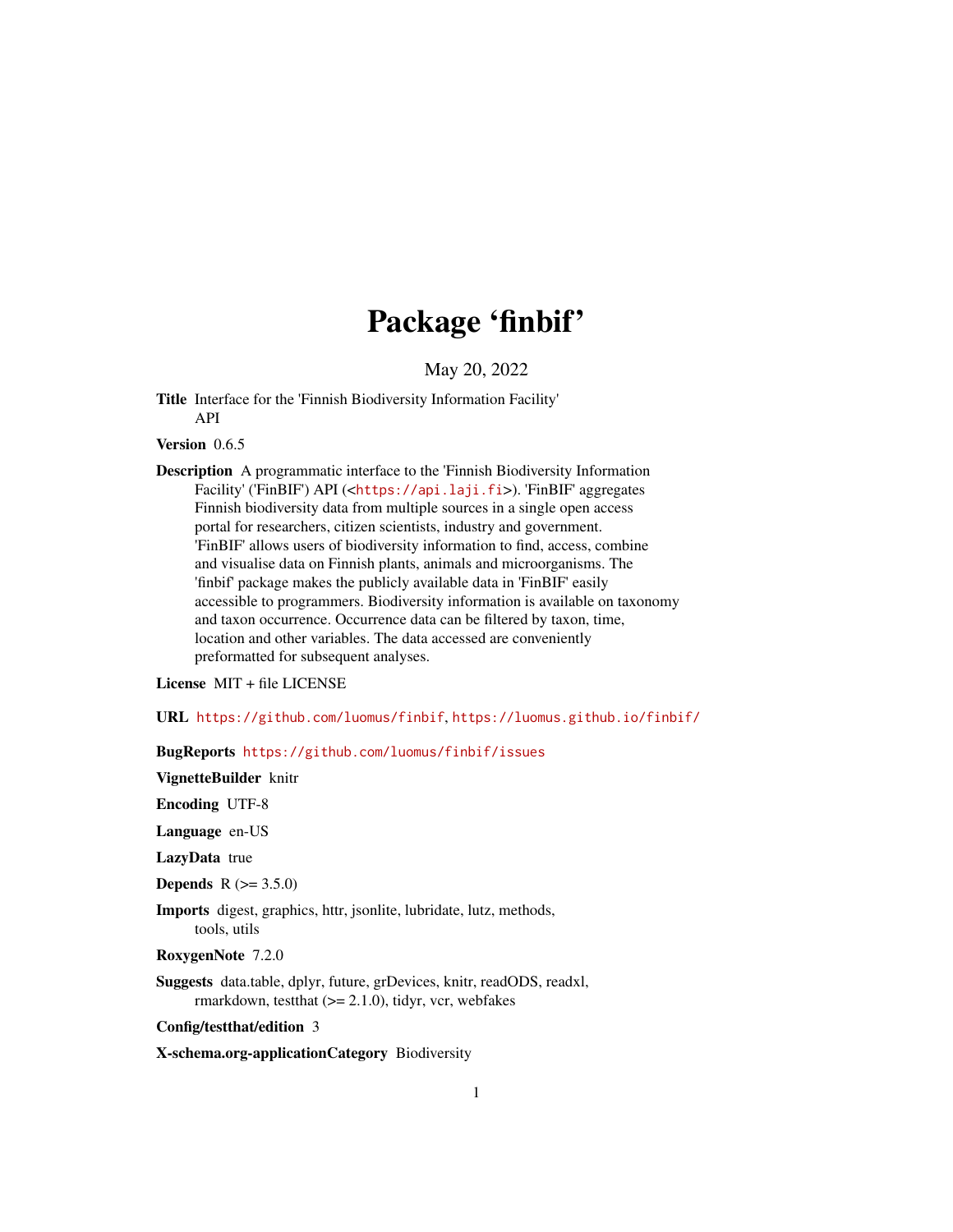<span id="page-1-0"></span>X-schema.org-keywords api, biodiversity, biodiversity-informatics, biodiversity-information, finbif, finbif-access, occurrences, r-package, r-programming, rstats, species, specimens, taxon, taxonomy, web-services

# X-schema.org-isPartOf https://species.fi

# NeedsCompilation no

Author Finnish Museum of Natural History - Luomus [cph], William K. Morris [aut, cre] (<<https://orcid.org/0000-0002-8686-4154>>)

Maintainer William K. Morris <willi@mmorris.email>

Repository CRAN

Date/Publication 2022-05-20 06:20:02 UTC

# R topics documented:

| $\overline{2}$                                                                                                       |
|----------------------------------------------------------------------------------------------------------------------|
| $\overline{4}$                                                                                                       |
| 5                                                                                                                    |
| 5                                                                                                                    |
| -6                                                                                                                   |
| 11                                                                                                                   |
| -12                                                                                                                  |
| -12                                                                                                                  |
| $finbif_informal\_groups \ldots \ldots \ldots \ldots \ldots \ldots \ldots \ldots \ldots \ldots \ldots \ldots$<br>-13 |
| 14                                                                                                                   |
| 14                                                                                                                   |
| 16                                                                                                                   |
| -19                                                                                                                  |
| 20                                                                                                                   |
| 21                                                                                                                   |
| 22                                                                                                                   |
| 23                                                                                                                   |
| -24                                                                                                                  |
| 25                                                                                                                   |

## $\bf 30$  $\bf 30$

finbif-package *finbif: Interface for the 'Finnish Biodiversity Information Facility' API*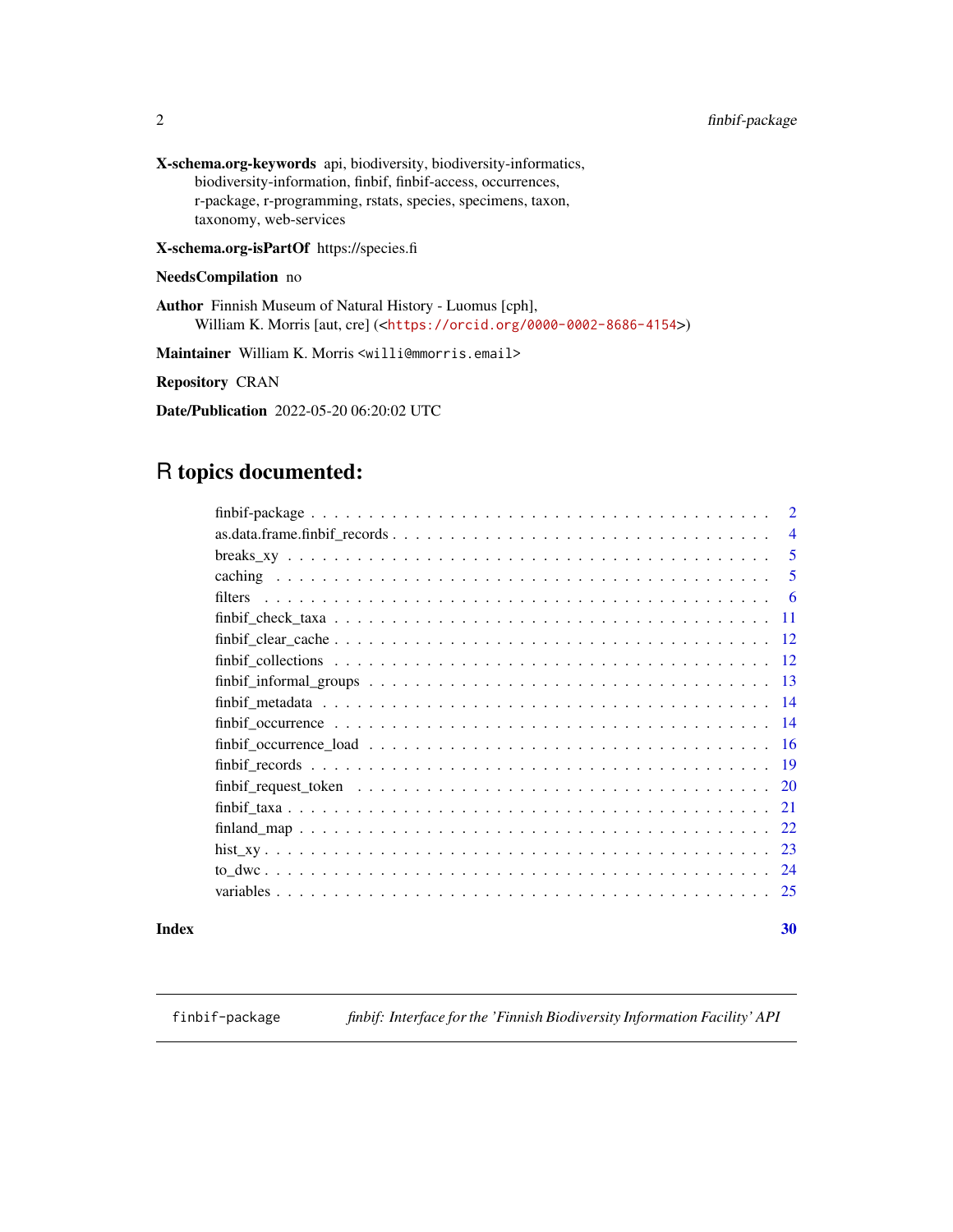## finbif-package 3

#### Description

A programmatic interface to the 'Finnish Biodiversity Information Facility' ('FinBIF') API ([https:](https://api.laji.fi) [//api.laji.fi](https://api.laji.fi)). 'FinBIF' aggregates Finnish biodiversity data from multiple sources in a single open access portal for researchers, citizen scientists, industry and government. 'FinBIF' allows users of biodiversity information to find, access, combine and visualise data on Finnish plants, animals and microorganisms. The 'finbif' package makes the publicly available data in 'FinBIF' easily accessible to programmers. Biodiversity information is available on taxonomy and taxon occurrence. Occurrence data can be filtered by taxon, time, location and other variables. The data accessed are conveniently preformatted for subsequent analyses.

## Package options

finbif\_api\_url Character. The base url of the API to query. Default: "https://api.laji.fi"

- finbif\_api\_version Character. The API version to use. Default: "v0"
- finbif\_allow\_query Logical. Should remote API queries by allowed. Default: TRUE
- finbif\_use\_cache Logical. Should API queries by cached. Default: TRUE
- finbif\_cache\_path Character. The path to the directory where to store cached API queries. If unset (the default) in memory caching is used.
- finbif\_tz Character. The timezone used by finbif functions that compute dates and times. Default: Sys.timezone()
- finbif\_locale Character. One of the supported two-letter ISO 639-1 language codes. Current supported languages are English, Finnish, Swedish, Russian, and Sámi (Northern). By default, the system settings are used to set this option if they are set to one of the supported languages, otherwise English is used.

## Author(s)

Maintainer: William K. Morris <willi@mmorris.email> [\(ORCID\)](https://orcid.org/0000-0002-8686-4154)

Other contributors:

• Finnish Museum of Natural History - Luomus [copyright holder]

#### See Also

Useful links:

- <https://github.com/luomus/finbif>
- <https://luomus.github.io/finbif/>
- Report bugs at <https://github.com/luomus/finbif/issues>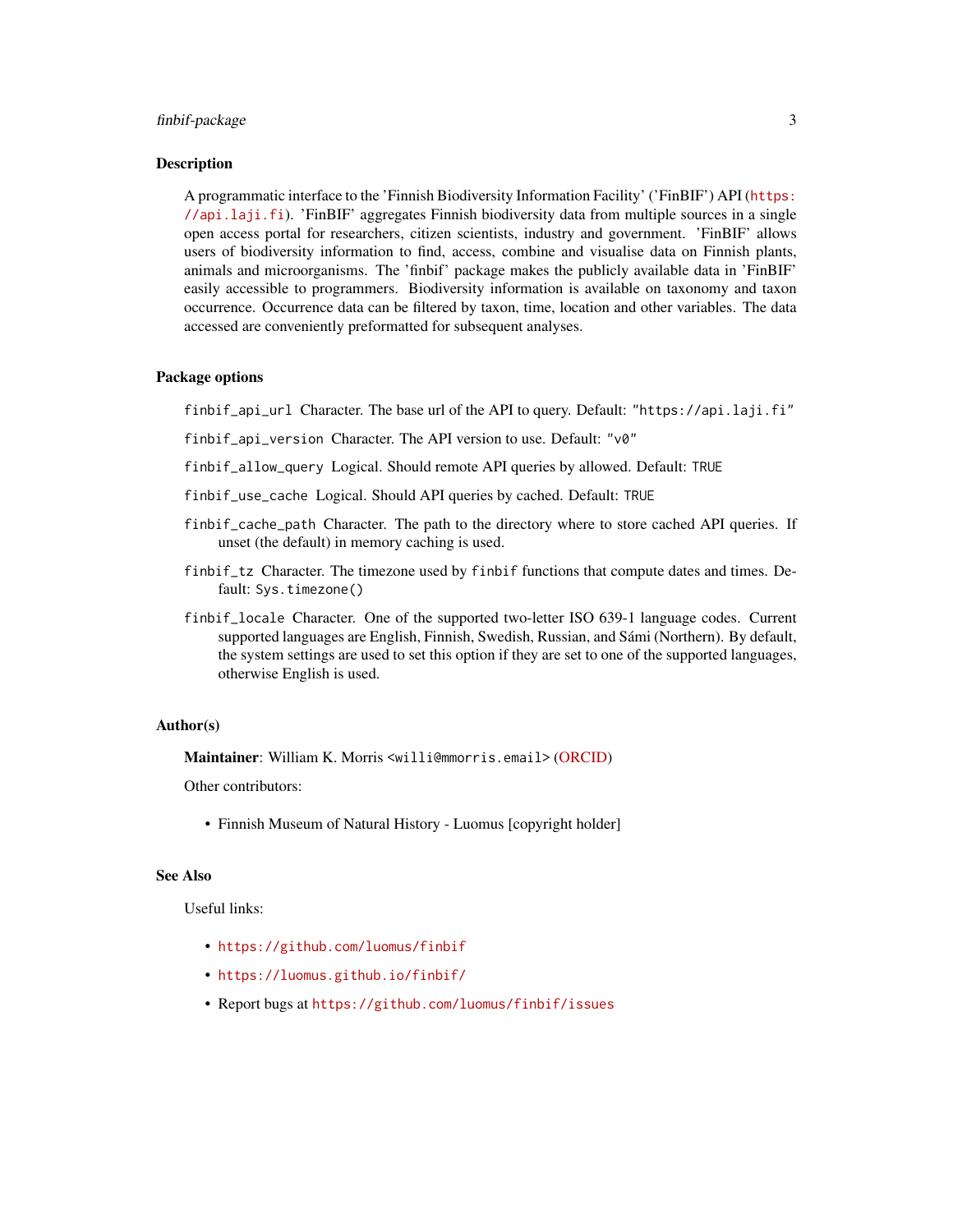<span id="page-3-0"></span>as.data.frame.finbif\_records

*Coerce a* finbif\_records\* *object to a* data.frame

# Description

Converts the result of a FinBIF query to a data.frame.

# Usage

```
## S3 method for class 'finbif_records'
as.data.frame(x, ..., locale = getOption("finbif\_locale"))## S3 method for class 'finbif_records_list'
as.data.frame(x, ..., locale = getOption("finbif_locale"), quiet = TRUE)
```
# Arguments

|        | A finbif_records* object.                                             |
|--------|-----------------------------------------------------------------------|
| .      | Additional arguments. Not used.                                       |
| locale | Character. A locale to use for columns with localised data.           |
| quiet  | Logical. If TRUE (default) suppress progress indicator of conversion. |

# Value

A data.frame.

# Examples

## Not run:

```
# Download the latest records from FinBIF
# and convert to a `data.frame`
resp <- finbif_records()
df <- as.data.frame(resp)
```
## End(Not run)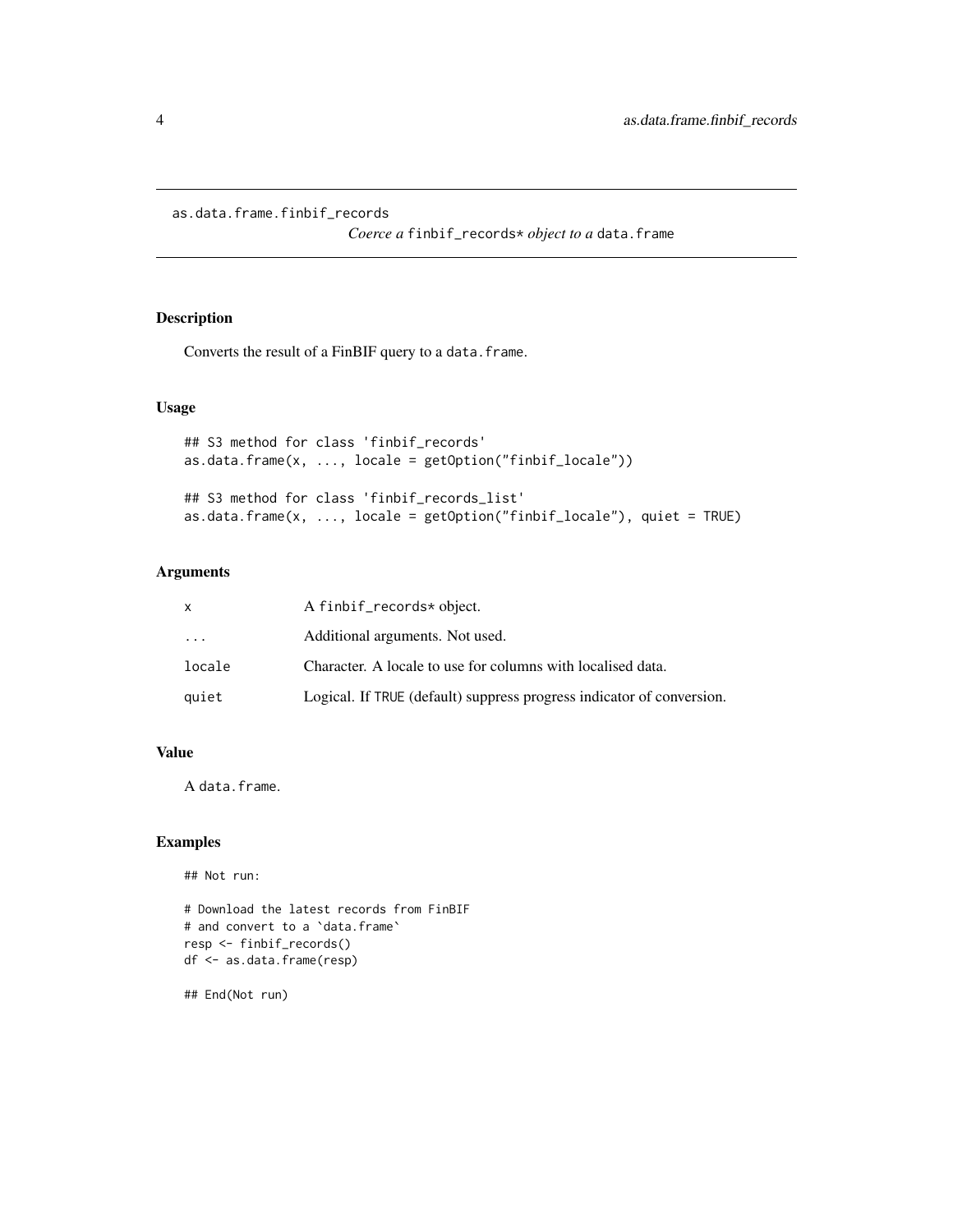<span id="page-4-0"></span>

## Description

Creates sets of equally spaced breakpoints for XY coordinate data.

# Usage

breaks\_xy(bbox, size)

## Arguments

| bbox | Numeric vector. A vector of points of the form, c(xmin, ymin, xmax, ymax)<br>giving the outer limits of the breakpoints when expanded to nearest multiple of<br>size. |
|------|-----------------------------------------------------------------------------------------------------------------------------------------------------------------------|
| size | Numeric. The size of the cells between the breakpoints.                                                                                                               |

# Value

A list with two components:

- x The X dimension breakpoints.
- y The Y dimension breakpoints.

# Examples

breaks\_xy(c(5, -45, 67, 100), 10)

caching *Caching FinBIF downloads*

#### Description

Working with cached data from FinBIF.

# Turning caching off

By default, local caching of most FinBIF API requests is turned on. Any request made using the same arguments will only request data from FinBIF in the first instance and subsequent requests will use the local cache while it exists. This will increase the speed of repeated requests and save bandwidth and computation for the FinBIF server. Caching can be turned off temporarily by setting the cache = FALSE in the requesting function.

Setting options(finbif\_use\_cache = FALSE) will turn off caching for the current session.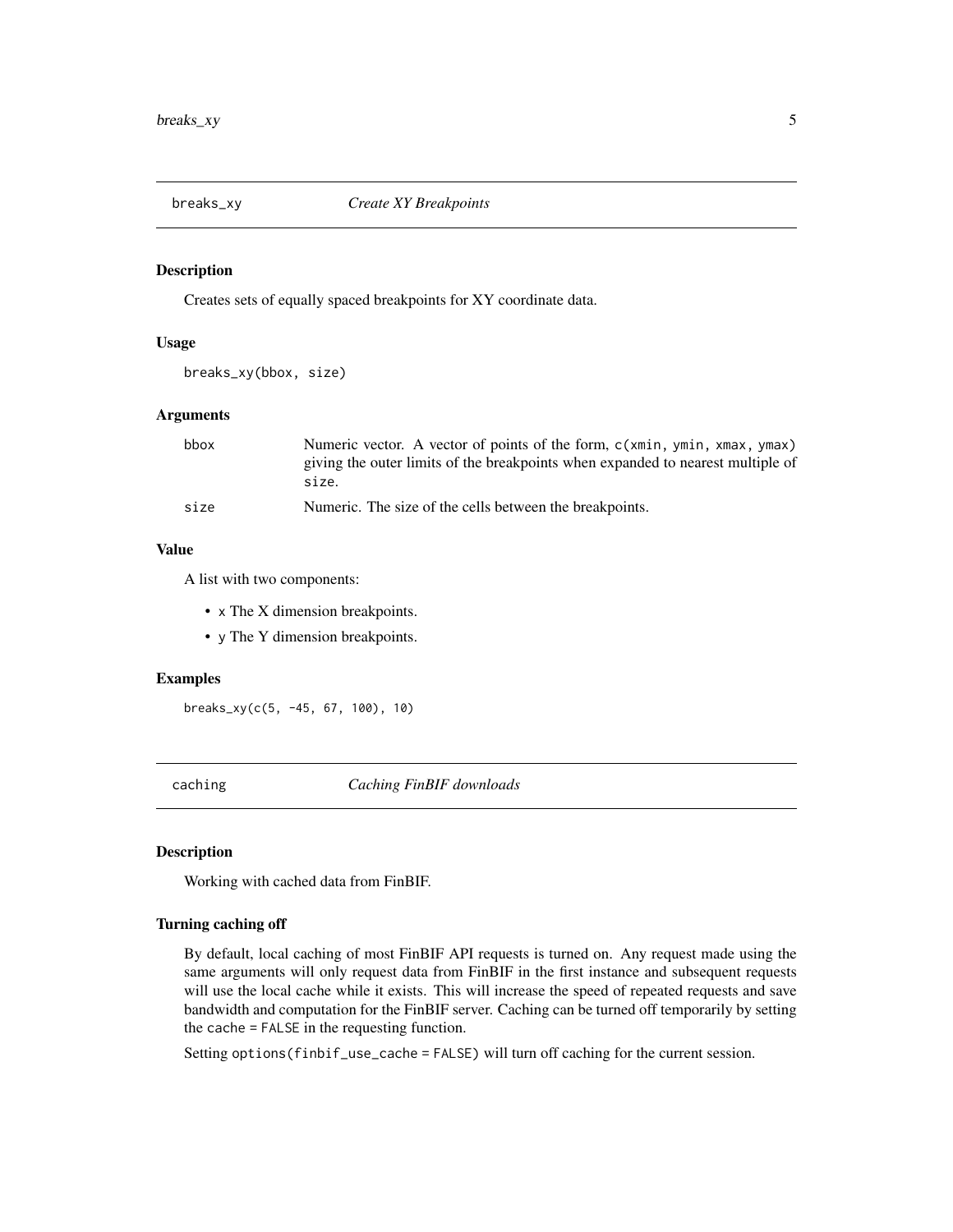#### <span id="page-5-0"></span>Using filesystem caching

By default cached requests are stored in memory. This can be changed by setting the file path for the current session with options(finbif\_cache\_path = "path/to/cache").

#### Clearing the cache

The cache files can deleted finbif\_clear\_cache().

filters *Filtering FinBIF records*

## **Description**

Filters available for FinBIF records and occurrence data.

## Taxa

Filters related to taxa include:

- taxon\_id Character vector. FinBIF taxon IDs. The functions [finbif\\_check\\_taxa\(\)](#page-10-1) and [finbif\\_taxa\(\)](#page-20-1) can be used to search for taxon IDs.
- taxon\_name Character vector. Filter based on taxon names (scientific or common) rather than IDs. If the specified taxa are not found in the FinBIF taxonomy then matches are attempted with the occurrence record names as originally supplied verbatim.
- quality\_controlled\_det Logical. If TRUE (default) use quality controlled taxonomic determinations. Or, if FALSE use the originally recorded taxonomic determinations.
- subtaxa Logical. If TRUE (default) return records of all taxa belonging to specified taxa. Or, if FALSE only return records for exact matches to the specified taxa (e.g., if a genus is specified, do not return records of the species belonging to the genus, return records of individuals identified as that genus only and not identified to a lower taxonomic level).
- invalid\_taxa Logical. If TRUE (default) return records for taxa not found in the FinBIF taxonomic database as well as taxa that are in the FinBIF database. Or, if FALSE limit records to only those of taxa found in the FinBIF database.
- informal\_group Character vector. Filter by informal taxonomic groups. Only including informal groups linked to the recorded taxa in the FinBIF database. Use the function [finbif\\_informal\\_groups\(\)](#page-12-1) to see the informal taxonomic groups available in FinBIF.
- informal\_group\_reported Character vector. Filter by informal taxonomic groups including groups reported directly with the record and those linked to the recorded taxa in the FinBIF database. Use the function [finbif\\_informal\\_groups\(\)](#page-12-1) to see the informal taxonomic groups available in FinBIF.
- administrative\_status Character vector. Filter by administrative status code. Use the function [finbif\\_metadata\(\)](#page-13-1) to see administrative statuses and codes.
- red\_list\_status Character vector. Filter by IUCN red list status code. Use the function [finbif\\_metadata\(\)](#page-13-1) to see red list statuses and codes.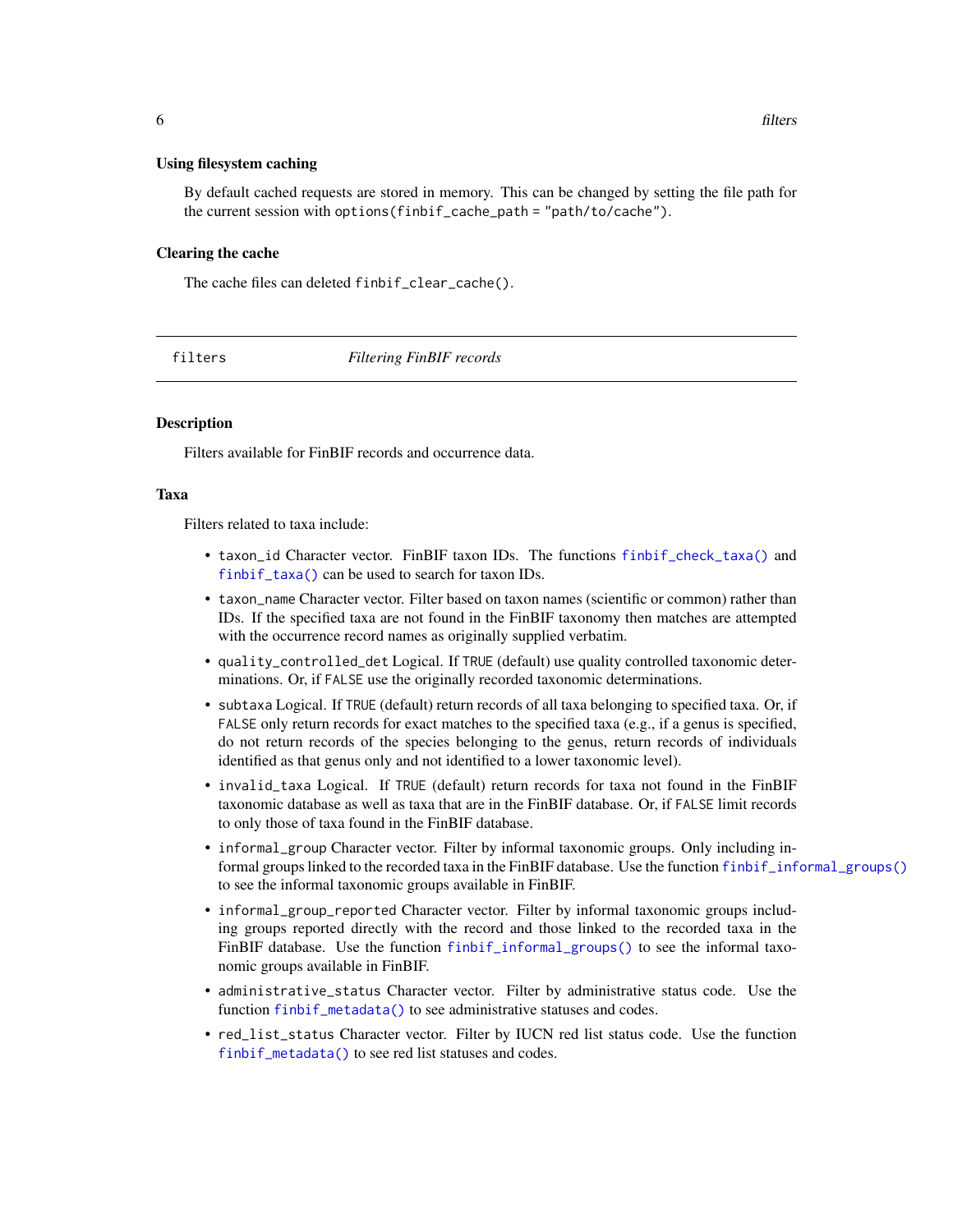#### <span id="page-6-0"></span>filters **7**

- primary\_habitat Character vector or named list of character vectors. Filter by primary habitat code. Use the function [finbif\\_metadata\(\)](#page-13-1) to see habitat (sub)types and codes for taxa in the FinBIF database. Habitat type/subtypes can be refined further by indicating habitat qualifiers with a named list of character vectors where the names are habitat (sub)type codes and the elements of the character vector are the habitat qualifier codes. Use the function [finbif\\_metadata\(\)](#page-13-1) to see habitat qualifiers and codes. The records returned will be of taxa whose primary habitat is considered to be the (sub)habitat/habitat qualifier combination supplied.
- primary\_secondary\_habitat Character or named list of character vectors. As above, except the records returned will be of taxa whose primary or secondary habitat is considered to be the combination supplied.
- finnish\_occurrence\_status Character vector. Filter by Finnish occurrence status of taxa. Use [finbif\\_metadata\(\)](#page-13-1) to see the possible occurrence statuses of taxa.
- finnish\_occurrence\_status\_neg Character vector. Negation of the above. Selecting a status will filter out rather than include records with the selected status.
- finnish Logical. If TRUE, limit records to taxa thought to occur in Finland. Or if FALSE limit to taxa not thought to occur in Finland. If unspecified (default) return records of all taxa.
- invasive Logical. If TRUE, limit records to invasive taxa. Or if FALSE limit to non-invasive taxa. If unspecified (default) return records of invasive and non-invasive taxa.
- taxon\_rank Character vector. Filter by taxonomic rank. Use finbif\_metadata() to see the taxonomic ranks available. Records returned will be limited to the specified ranks and not include records of lower taxonomic levels.

## Location

Filters related to location of record include:

- locality Character vector. Filter by name of locality. Will first try to match strings to the countries, provinces, and municipalities (see below) in FinBIF, if none of these locality types match exactly then will return records with verbatim locality matches in the original records.
- country Character vector. Filter by country. Use finbif\_metadata() to see country names and ISO codes (2 and 3 character) used in FinBIF.
- province Character vector. Filter by province. Use finbif\_metadata() to see province names and codes.
- municipality Character vector. Filter by municipality. Use finbif\_metadata() to see municipality names.
- bird\_assoc\_area Character vector. Filter by BirdLife Finland association area. Use finbif\_metadata() to see association names and codes.
- coordinates Coordinates. A character vector or list of coordinate data. Must be length  $3$  to  $4$  (e.g., list(lat = c(60.4, 61), lon = c(22, 22.5), system = "wgs84", ratio = 1). The first element is minimum and maximum latitude and the second minimum and maximum longitude (or can be minimums only). The third element is the coordinate system; either one of "wgs84", "euref" or "ykj". The optional fourth element is a positive value less than 1. When 1, the coverage area of the returned records will be completely within the box bound by the coordinates values. Values less than 1 requires the returned record's coverage to overlap with the bounding box in that proportion. When using the system "ykj" the coordinates will be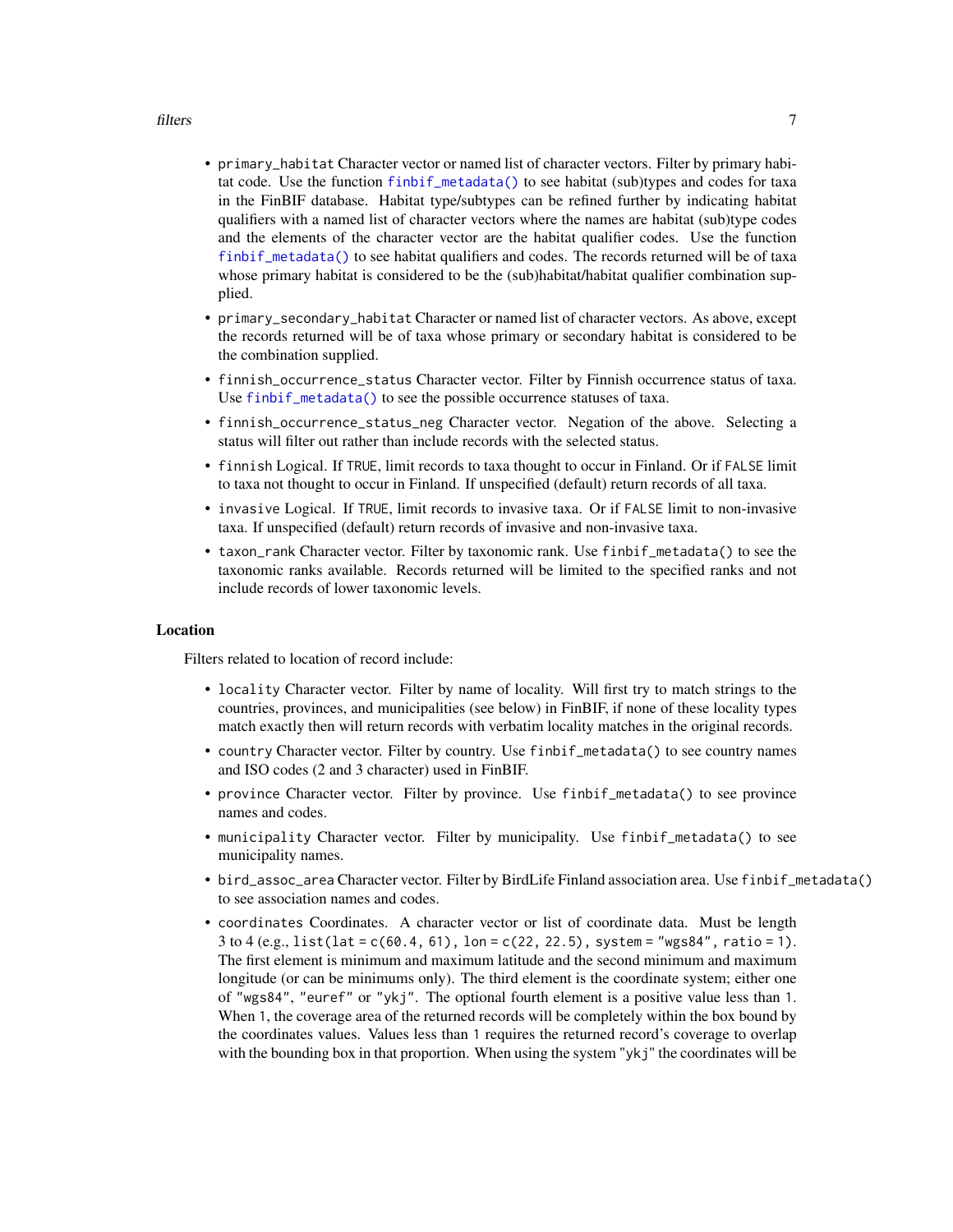<span id="page-7-0"></span>coerced to integers with units inferred from the number of integer digits (7 digits equals km's, 6 equals 10km's, etc.,). If coordinate maximums are not specified they will be assumed to be one unit above the minimums (e.g.,  $c(666, 333, "ykj")$  is equivalent to list( $c(6660000, ...)$ 6670000), c(3330000, 3340000), "ykj")).

- coordinates\_center Coordinates. A character vector or list of coordinate data. Must be of length 3. The first two elements are latitude and longitude and third is the coordinate system (currently only "wgs84" is implemented). Records returned will be those for which the center point exactly matches that which is specified.
- coordinates\_cell\_{1k|10k|50k|100k} Coordinates. A vector of coordinate data (lat, lon). Filter by grid cell at scale  $\star$ . Where  $\star$  is 1, 10, 50 or 100. The coordinates specify the southeast corner of the cell. Coordinates system is "ykj".
- coordinates\_cell\_{1k|10k|50k|100k}\_center Coordinates. As above, except coordinates indicate center of grid cell.
- coordinates\_source Character. Filter by source of coordinates. Currently accepted values are "reported\_value" (coordinates were recorded at time of observation) and "finnish\_municipality" (coordinates were derived and observer only recorded municipality).
- coordinates\_uncertainty\_max Integer. Filter by maximum uncertainty of coordinates (i.e., coordinates\_uncertainty\_max = 100 will return records that are accurate to 100m).

# Time

Filters related to time of record include:

- date\_range\_ymd Dates. An [Interval](#page-0-0) object or a vector of one to two [Date](#page-0-0) objects (begin and end dates) or objects that are coercible to the [Date](#page-0-0) class by [as\\_date.](#page-0-0) When supplying dates as strings, the day or month-and-day can be omitted (e.g.,"2001-04" or "2001"). Note however, that when omitting day, only "-" is allowed to separate year and month, and months must be in two-digit/leading zero form. If the begin or end dates are partial date strings they will be interpreted as the first or last day of the month or year (e.g., c(2001, 2003) is equivalent to  $c("2001-01-01", "2003-12-12")$ ). If a single date is supplied as a partial date string then all records that fall within that month or year will be returned (e.g.,  $c("2001-01")$  is equivalent to  $c("2001-01-01", "2001-01-31")$ ). Use empty strings for the begin or end date to specify open-ended date ranges (e.g., c("2000-01-01", "") for all dates from the turn of the century).
- date\_range\_ym Dates. As above, but days (if supplied) will be ignored.
- date\_range\_d Integer vector. Filter by day of the year (e.g., 1 to 366). If begin or end date is omitted then it is interpreted as the first or last day of the year.
- date\_range\_md Character vector. Filter by month and day of the year (e.g., "01-01" to "12-31"). If begin or end date is omitted then it is interpreted as the first or last day of the year.
- {first|last}\_import\_date\_{min|max} Date. Filter by date record was imported/modified. Either a [Date](#page-0-0) object or object that is coercible to the Date class by as date, or the number of seconds since 1970-01-01 00:00.00 UTC (the so-called UNIX epoch). Note that this means that specifying a year, such as 2019, without a month and day will be interpreted as 2019 seconds after midnight on Jan 1, 1970 and not the year 2019.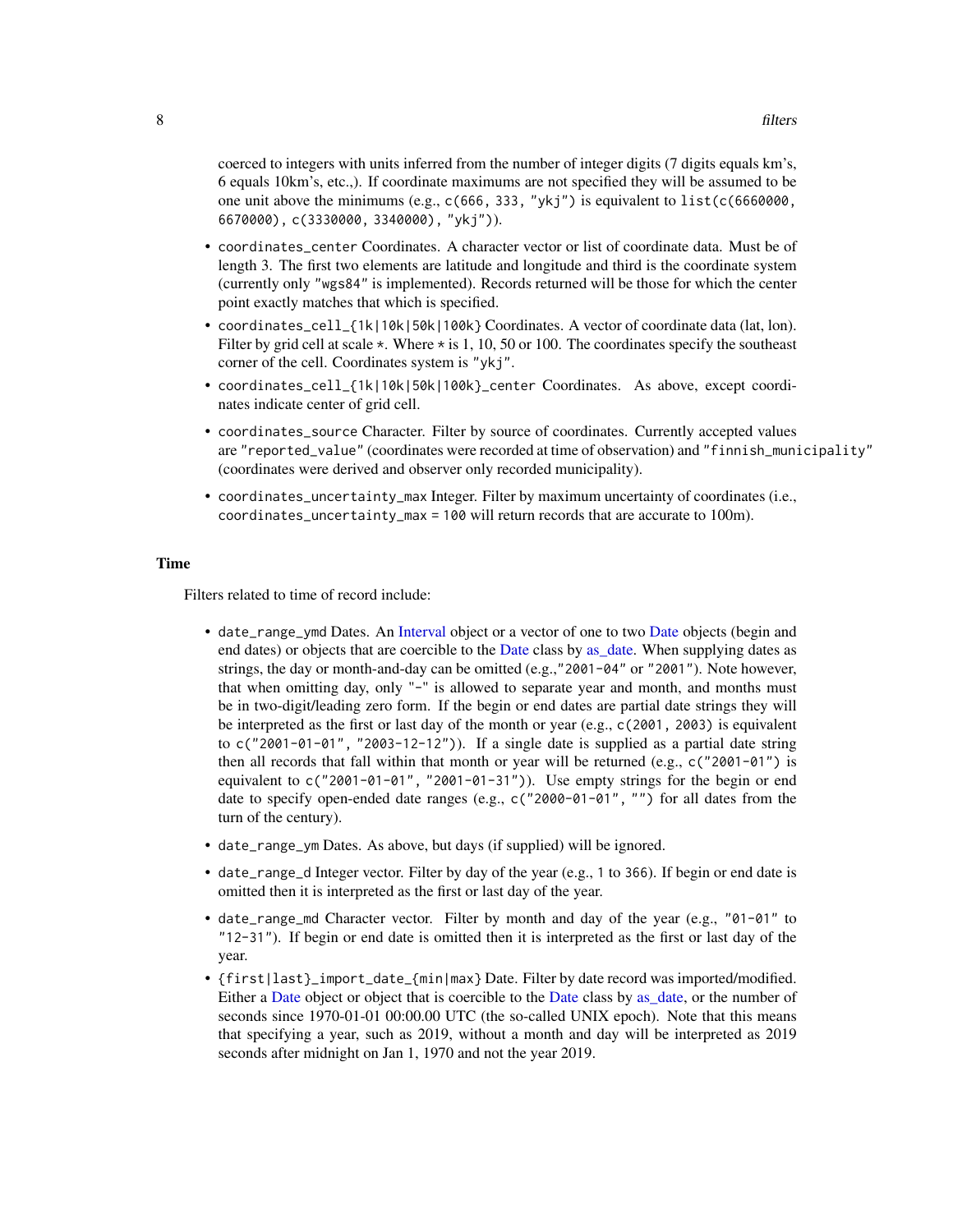## filters 9

# **Ouality**

Filters related to quality of record:

- quality\_issues. Character. Filter by the presence of record quality issues. One of "without\_issues", "with\_issues" or "both". Issues include any quality issues with the record, the event, or the document. The default is "without\_issues" unless filtering by record, event or document ID or record annotation status.
- requires\_verification Logical. Show only records requiring verification (TRUE) or not requiring verification (FALSE).
- collection\_quality Character vector. Filter by one or more collection quality types. Must be one of "professional", "hobbyist" or "amateur".
- record\_reliability Character vector. Filter by the reliability of the record. Must be one or more of "reliable", "unassessed or "unreliable". Default is c("reliable", "unassessed").
- record\_quality Character vector. Filter by the quality of the record. Must be one or more of "expert\_verified", "community\_verified", "unassessed", "uncertain", or "erroneous".

### Misc

Other filters:

- keywords Character vector. Filter by keywords.
- collection Character vector or finbif\_collections() data.frame. Filter by collection. If a character vector can refer to collection ID, collection name (in English) or abbreviated name. Use finbif\_collections() to see list of collections and metadata. Can also use the results of a call to finbif\_collections() directly to filter records.
- subcollections Logical. If TRUE (default) include the subcollections of the collections specified. If FALSE do not include subcollections.
- not\_collection Character vector or finbif\_collections() data.frame. As for collection, but result will be the negation of the specified collections.
- source Character vector. Filter by information system data source. Use finbif\_metadata() to see data source IDs names and descriptions.
- record\_basis Character vector. Filter by basis of record. Use finbif\_metadata() to see list of record bases.
- superrecord\_basis Character vector. Filter by superset of record basis. One or more of "human\_observation", "machine\_observation", or "specimen".
- life\_stage Character vector. Filter by organism life stage. Use finbif\_metadata() to see list of organism life stages.
- sex Character vector. Filter by organism sex and sex-related category name or code. Use finbif\_metadata() to see list of organism sexes and sex-related categories and codes. If "male" or "female" is specified then records returned will be those with sex specified as male or female respectively and those records where the corresponding {male|female}\_abundance > 1.
- event\_id Character. Filter by event (list of records, etc.) ID.
- document\_id Character. Filter by the document (collection of events) ID of occurrences.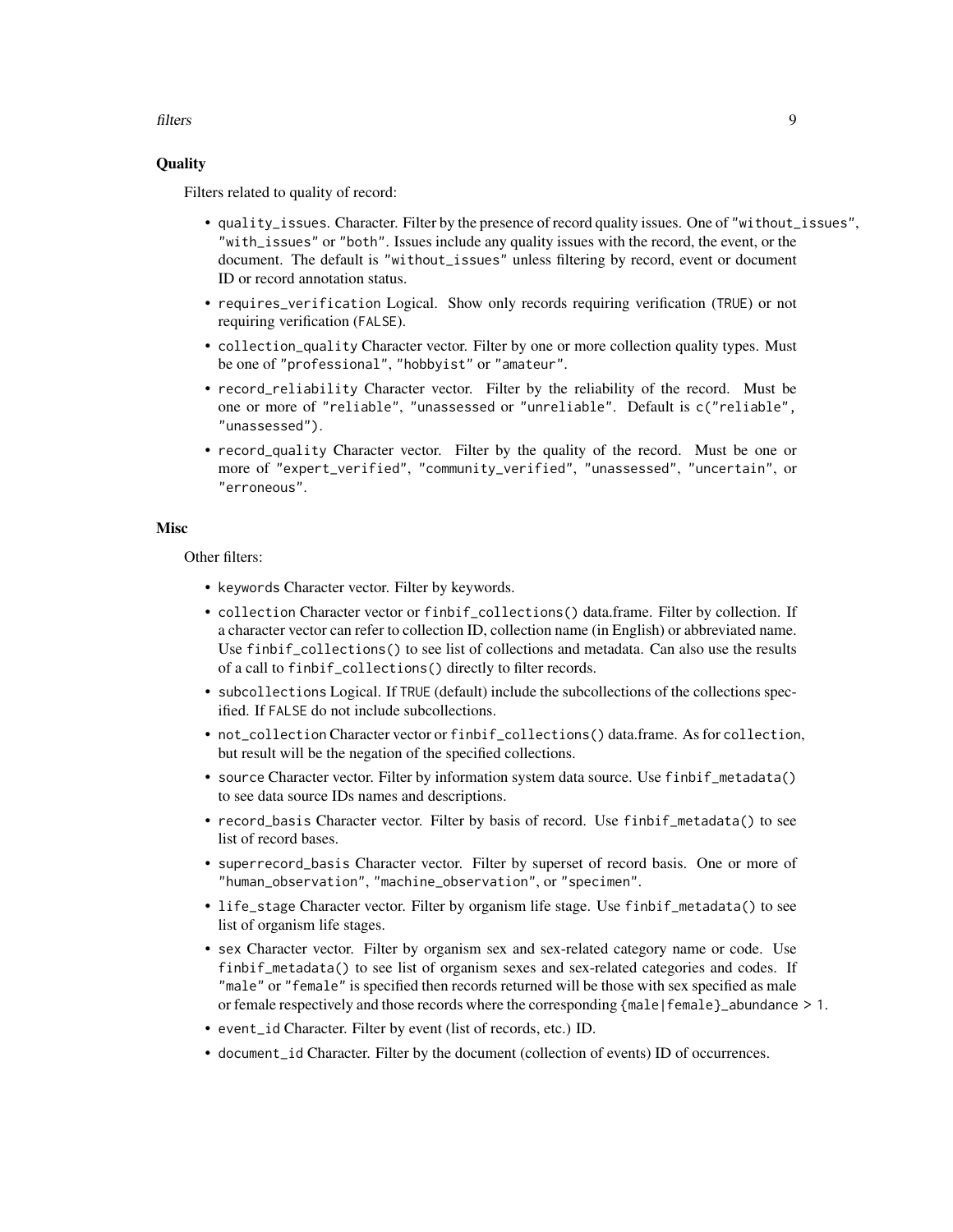- record\_id Character.
- individual\_id Character. Filter by individual (an individual organism) ID.
- abundance\_min Integer. Filter by the minimum number of individual organisms in the record.
- abundance\_max Integer. Filter by the maximum number of individual organisms in the record.
- type\_specimen Logical. Filter by whether or not the record is a type specimen.
- wild\_status Character. Filter by "wildness" status of records. One or more of "wild", "non\_wild" or "unknown". Default is c("wild", "unknown").
- is\_breeding\_location Logical. Filter by whether or not the occurrence is recorded at a known breeding location.
- has\_document\_media Logical. Filter by whether there is media (images, video, audio, etc.) associated with the records' document.
- has\_event\_media Logical. Filter by whether there is media (images, video, audio, etc.) associated with the records' event.
- has\_record\_media Logical. Filter by whether there is media (images, video, audio, etc.) associated with the record.
- has\_media Logical. Filter by whether there is any media (images, video, audio, etc.) associated with the record, its document or its event.
- event\_observer\_name Character. Filter by observer name.
- event\_observer\_id Integer. Filter by observer ID.
- restriction\_reason Character vector. Filter by reason data has security restrictions. See finbif\_metadata() for a list of reasons data may have security restrictions.
- restriction\_level Character vector. Filter by data restriction level. See finbif\_metadata() for a list of the levels of data restrictions.
- restricted Logical. Filter records by whether any data restrictions are in place (TRUE) or not (FALSE).
- annotated Logical. Filter records that do (TRUE) or do not (FALSE) have annotations.
- unidentified Logical. Filter by whether the record has been identified to species level and linked to the FinBIF taxon database (FALSE) or has not been identified to species level reliably and linked to the taxon database (TRUE).
- taxon\_census Character vector. Return records belonging to surveys or censuses of a given taxon or taxonomic group. Specify the taxonomic group with a FinBIF taxon ID. Use finbif\_check\_taxa() to find taxon IDs.
- {record|event|document}\_fact Character vector. Filter by record, event or document facts. Facts are key-value pairs of the form "<fact>=<value>". Value can be omitted in which case all records with any value recorded for the specified fact will be returned.
- has\_sample Logical. Record includes a sample or samples (e.g., a DNA sample or preparation).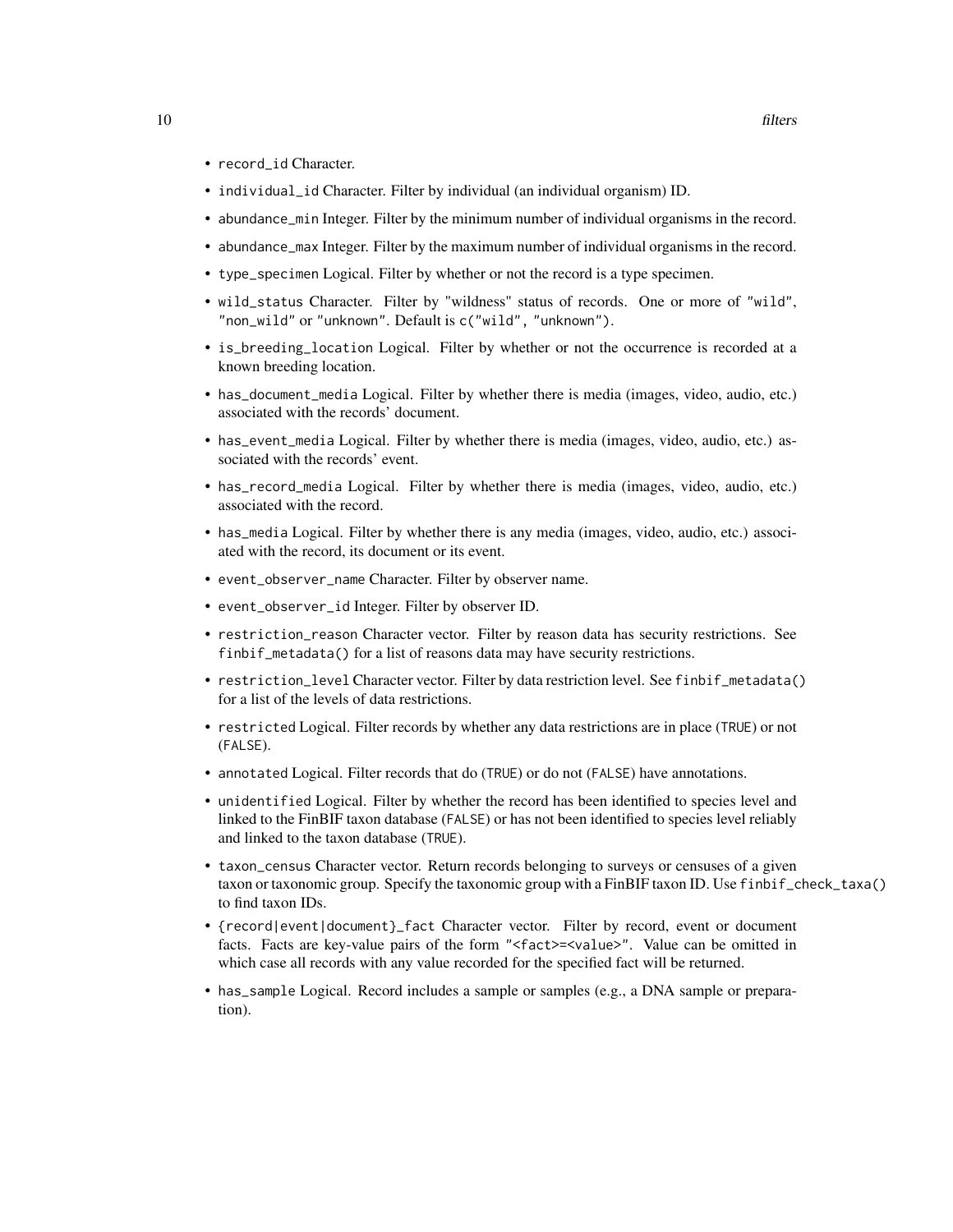# <span id="page-10-1"></span><span id="page-10-0"></span>Description

Check that taxa are in the FinBIF database.

# Usage

```
finbif_check_taxa(taxa, cache = getOption("finbif_use_cache"))
```
# Arguments

| taxa  | Character (or list of named character) vector(s). If a list each vector can have the                          |
|-------|---------------------------------------------------------------------------------------------------------------|
|       | name of a taxonomic rank (genus, species, etc.,). The elements of the vectors<br>should be the taxa to check. |
| cache | Logical. Use cached data.                                                                                     |

## Value

An object of class finbif\_taxa. A list with the same form as taxa.

## Examples

```
## Not run:
# Check a scientific name
finbif_check_taxa("Cygnus cygnus")
# Check a common name
finbif_check_taxa("Whooper swan")
# Check a genus
finbif_check_taxa("Cygnus")
# Check a list of taxa
finbif_check_taxa(
  list(
    species = c("Cygnus cygnus", "Ursus arctos"),
    genus = "Betula"
  )
)
## End(Not run)
```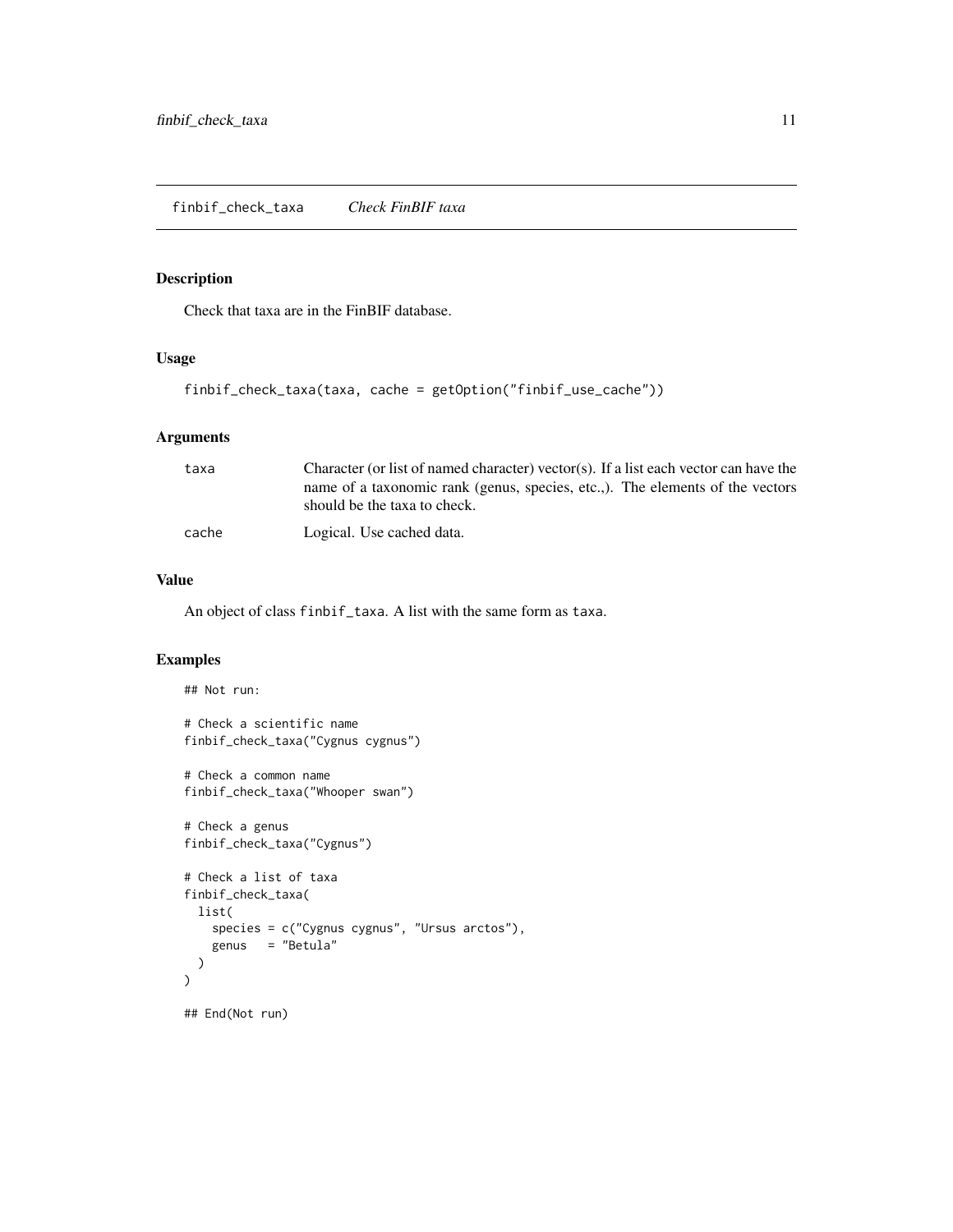<span id="page-11-0"></span>finbif\_clear\_cache *Clear cache*

## Description

Remove cached API requests from FinBIF.

# Usage

finbif\_clear\_cache()

# Examples

## Not run:

finbif\_clear\_cache()

## End(Not run)

finbif\_collections *FinBIF collections*

# Description

Get information on collections in the FinBIF database.

## Usage

```
finbif_collections(
  filter,
  select,
  subcollections = TRUE,
  supercollections = FALSE,
  lang = c("en", "fi", "sv"),
 nmin = 0,
  cache = getOption("finbif_use_cache")
\mathcal{E}
```
# Arguments

| filter           | Logical. Expression indicating elements or rows to keep: missing values are<br>taken as false. |
|------------------|------------------------------------------------------------------------------------------------|
| select           | Expression. Indicates columns to select from the data frame.                                   |
|                  | subcollections Logical. Return subcollection metadata of higher level collections.             |
| supercollections |                                                                                                |
|                  | Logical. Return lowest level collection metadata.                                              |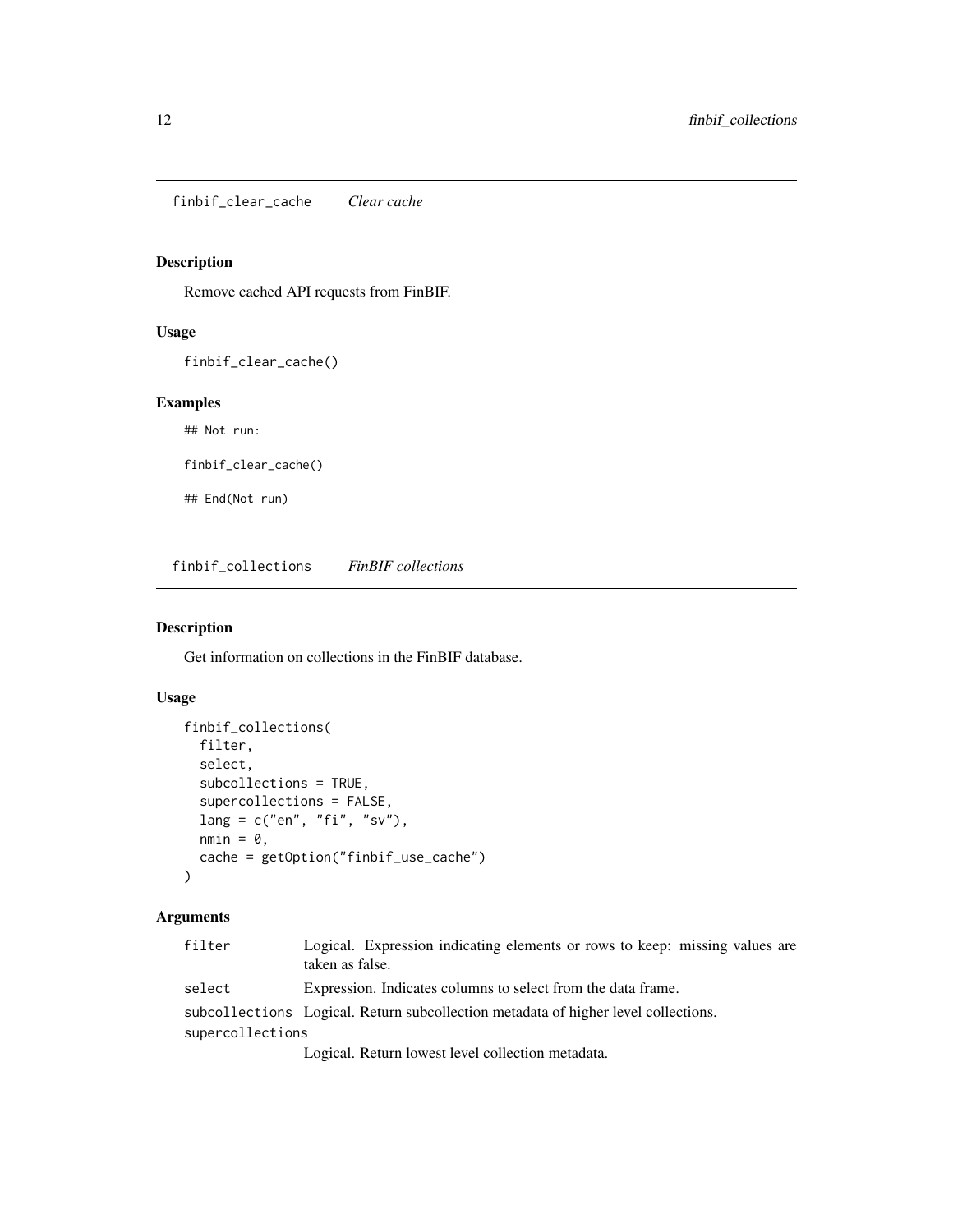# <span id="page-12-0"></span>finbif\_informal\_groups 13

| lang  | Character. Language of data returned. One of "en", "fi", or "sv".                                                                                                                   |
|-------|-------------------------------------------------------------------------------------------------------------------------------------------------------------------------------------|
| nmin  | Integer. Filter collections by number of records. Only return information on<br>collections with greater than value specified. If NA then return information on all<br>collections. |
| cache | Logical. Use cached data.                                                                                                                                                           |

# Value

A data.frame.

# Examples

## Not run:

# Get collection metadata collecitons <- finbif\_collections()

## End(Not run)

<span id="page-12-1"></span>finbif\_informal\_groups

*FinBIF informal groups*

# Description

Display the informal taxonomic groups used in the FinBIF database.

# Usage

```
finbif_informal_groups(group, limit = 50, quiet = FALSE)
```
# Arguments

| group | Character. Optional, if supplied only display this group and its subgroups. |
|-------|-----------------------------------------------------------------------------|
| limit | Integer. The maximum number informal groups to display.                     |
| auiet | Logical. Return informal group names without displaying them.               |

# Value

A character vector (invisibly).

# Examples

## Not run:

# Display the informal taxonomic groups used by FinBIF finbif\_informal\_groups()

## End(Not run)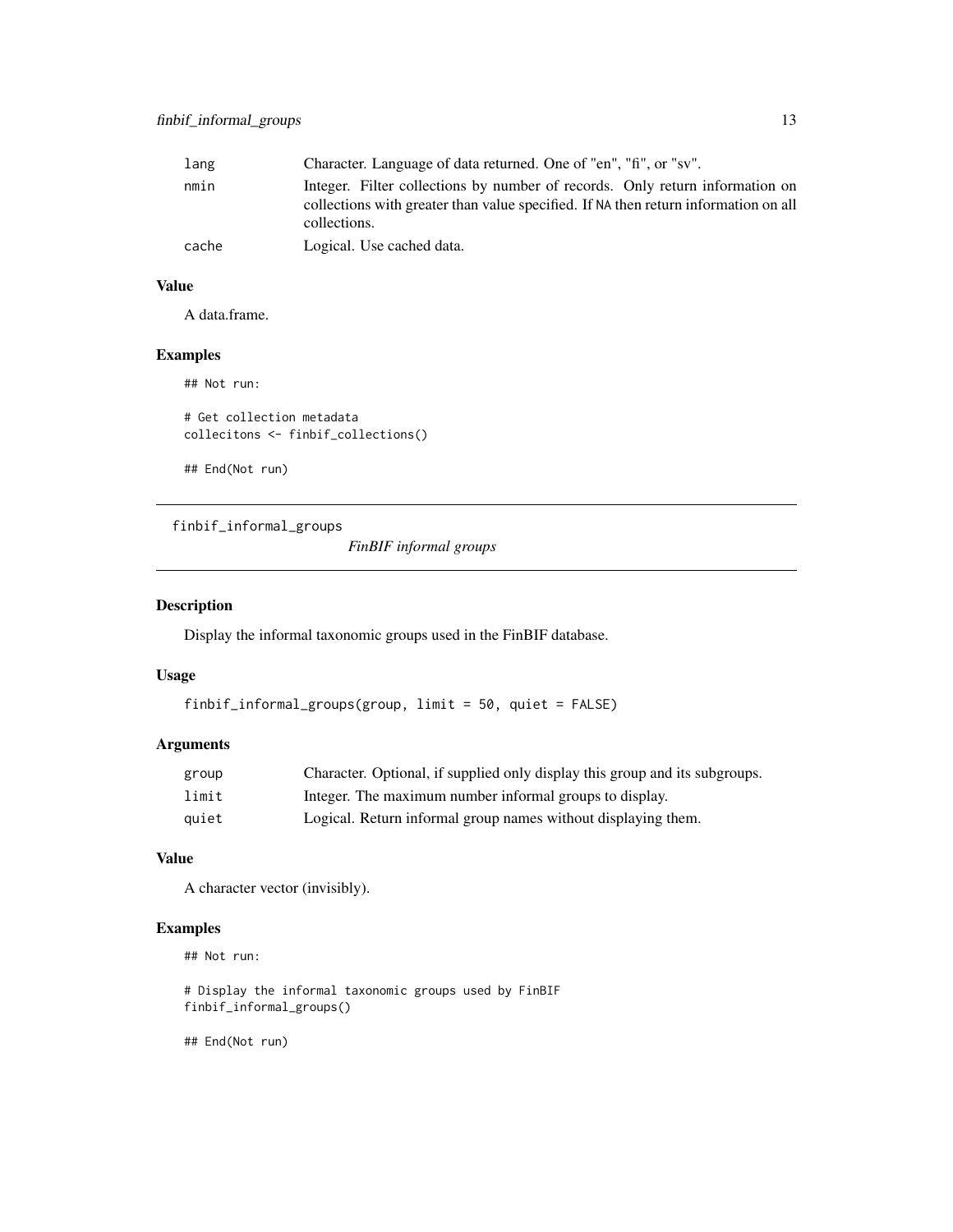<span id="page-13-1"></span><span id="page-13-0"></span>finbif\_metadata *FinBIF metadata*

## Description

Display metadata from the FinBIF database.

## Usage

```
finbif_metadata(which)
```
# Arguments

which Character. Which category of metadata to display. If unspecified, function returns the categories of metadata available.

# Value

A data.frame.

# Examples

finbif\_metadata("red\_list")

finbif\_occurrence *Download FinBIF occurrence records*

# Description

Download filtered occurrence data from FinBIF as a data.frame.

## Usage

```
finbif_occurrence(
  ...,
  filter,
  select,
  order_by,
  aggregate,
  sample = FALSE,
  n = 10,
 page = 1,
  count_only = FALSE,
  quiet = FALSE,
  cache = getOption("finbif_use_cache"),
  dwc = FALSE,
```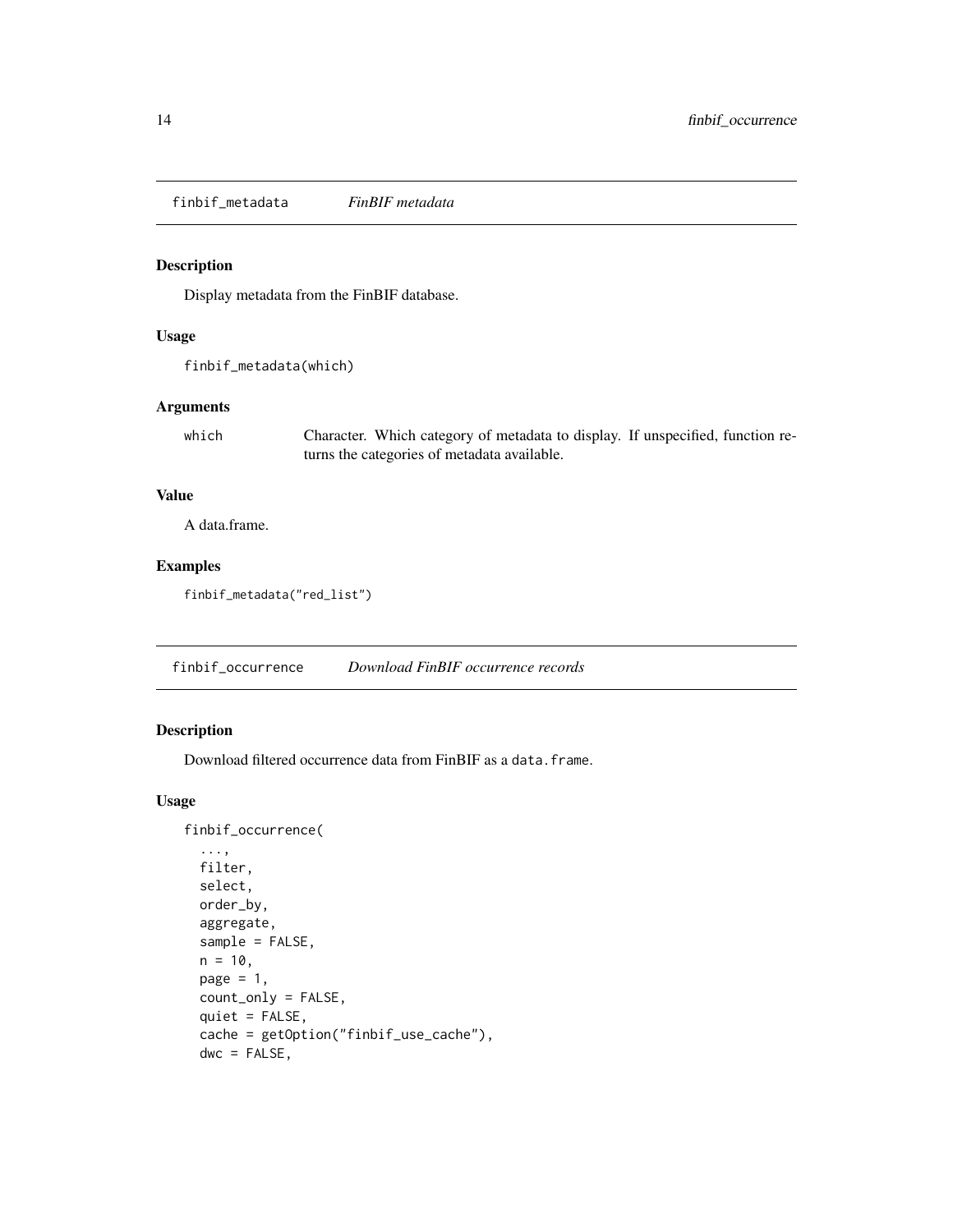# finbif\_occurrence 15

```
date_time_method,
 check_taxa = TRUE,
 on_check_fail = c("warn", "error"),tzone = getOption("finbif_tz"),
 locale = getOption("finbif_locale"),
 seed,
 drop_na = FALSE,
 aggregate_counts = TRUE
)
```
# Arguments

| $\ddots$         | Character vectors or list of character vectors. Taxa of records to download.                                                                                                                                                                                                                                                                                                                           |
|------------------|--------------------------------------------------------------------------------------------------------------------------------------------------------------------------------------------------------------------------------------------------------------------------------------------------------------------------------------------------------------------------------------------------------|
| filter           | List of named character vectors. Filters to apply to records.                                                                                                                                                                                                                                                                                                                                          |
| select           | Character vector. Variables to return. If not specified, a default set of commonly<br>used variables will be used. Use "default_vars" as a shortcut for this set.<br>Variables can be deselected by prepending $a - to$ to the variable name. If only<br>deselects are specified the default set of variables without the deselection will<br>be returned.                                             |
| order_by         | Character vector. Variables to order records by before they are returned. Most,<br>though not all, variables can be used to order records before they are returned.<br>Ordering is ascending by default. To return in descending order append $a - to the$<br>front of the variable (e.g., "-date_start"). Default order is "-date_start" ><br>$"$ -load_data" > "reported_name".                      |
| aggregate        | Character. If missing, returns full records. If one or more of "records",<br>"species", "taxa", "events" or "documents" aggregates combinations of the<br>selected variables by counting records, species, taxa, events or documents. Ag-<br>gregation by events or documents cannot be done in combination with any of<br>the other aggregation types.                                                |
| sample           | Logical. If TRUE randomly sample the records from the FinBIF database.                                                                                                                                                                                                                                                                                                                                 |
| n                | Integer. How many records to download/import.                                                                                                                                                                                                                                                                                                                                                          |
| page             | Integer. Which page of records to start downloading from.                                                                                                                                                                                                                                                                                                                                              |
| count_only       | Logical. Only return the number of records available.                                                                                                                                                                                                                                                                                                                                                  |
| quiet            | Logical. Suppress the progress indicator for multipage downloads.                                                                                                                                                                                                                                                                                                                                      |
| cache            | Logical. Use cached data.                                                                                                                                                                                                                                                                                                                                                                              |
| dwc              | Logical. Use Darwin Core (or Darwin Core style) variable names.                                                                                                                                                                                                                                                                                                                                        |
| date_time_method |                                                                                                                                                                                                                                                                                                                                                                                                        |
|                  | Character. Passed to lutz::tz_lookup_coords() when date_time and/or<br>duration variables have been selected. Default is "fast" when less than 100,000<br>records are requested and "none" when more. Using method "none" assumes<br>all records are in timezone "Europe/Helsinki", Use date_time_method = "accurate"<br>(requires package sf) for greater accuracy at the cost of slower computation. |
| check_taxa       | Logical. Check first that taxa are in the FinBIF database. If true only records<br>that match known taxa (have a valid taxon ID) are returned.                                                                                                                                                                                                                                                         |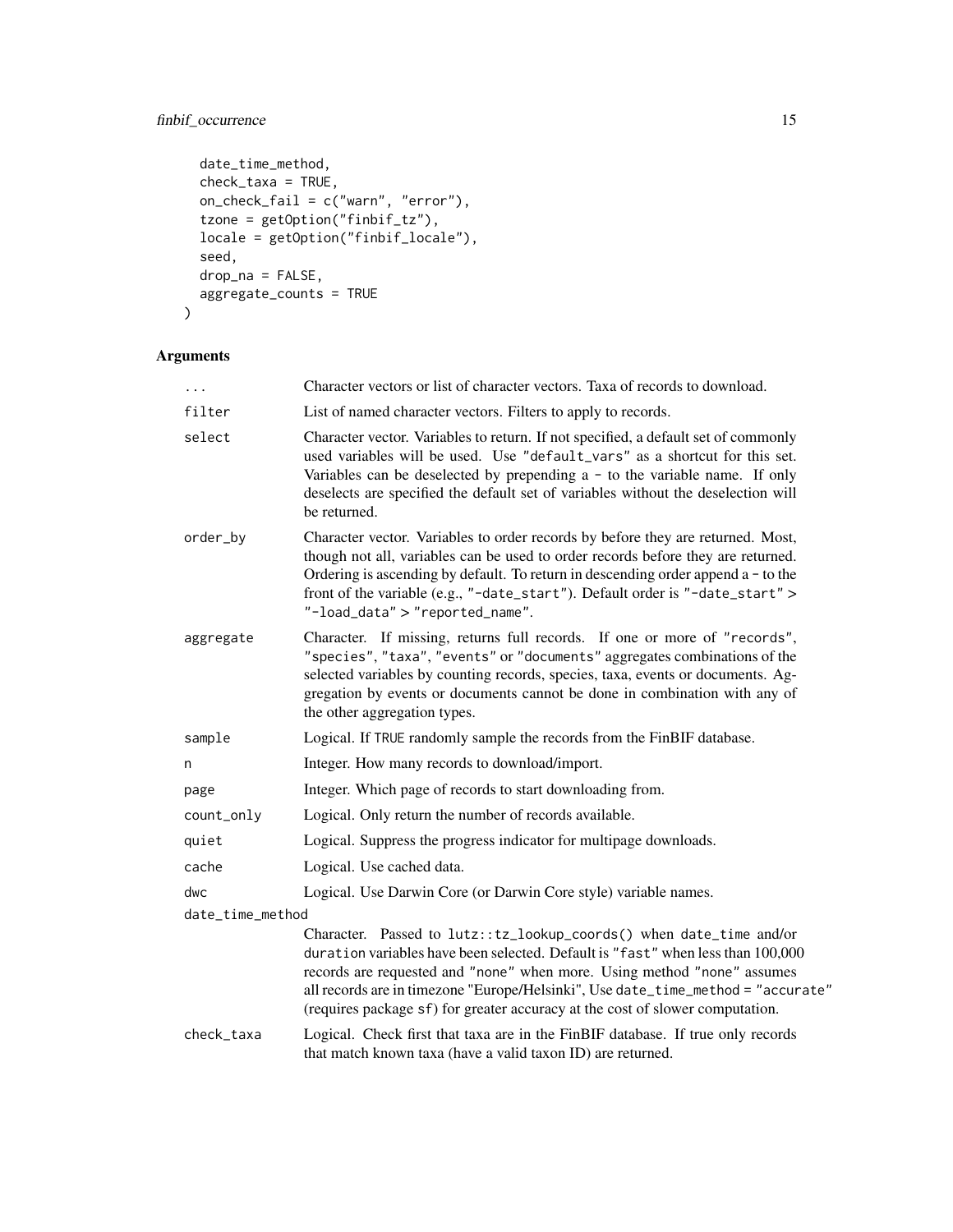<span id="page-15-0"></span>

| on_check_fail    | Character. What to do if a taxon is found not valid. One of "warn" (default) or<br>"error".                                                                                                                                                                                                                                                             |
|------------------|---------------------------------------------------------------------------------------------------------------------------------------------------------------------------------------------------------------------------------------------------------------------------------------------------------------------------------------------------------|
| tzone            | Character. If date_time has been selected the timezone of the outputted date-<br>time. Defaults to system timezone.                                                                                                                                                                                                                                     |
| locale           | Character. One of the supported two-letter ISO 639-1 language codes. Current<br>supported languages are English, Finnish, Swedish, Russian, and Sámi (North-<br>ern). For data where more than one language is available the language denoted<br>by locale will be preferred while falling back to the other languages in the<br>order indicated above. |
| seed             | Integer. Set a seed for randomly sampling records.                                                                                                                                                                                                                                                                                                      |
| drop_na          | Logical. A vector indicating which columns to check for missing data. Values<br>recycled to the number of columns. Defaults to all columns.                                                                                                                                                                                                             |
| aggregate_counts |                                                                                                                                                                                                                                                                                                                                                         |
|                  | Logical. Should count variables be returned when using aggregation.                                                                                                                                                                                                                                                                                     |

# Value

A data.frame. If count\_only = TRUE an integer.

# Examples

## Not run:

```
# Get recent occurrence data for taxon
finbif_occurrence("Cygnus cygnus")
# Specify the number of records
finbif_occurrence("Cygnus cygnus", n = 100)
# Get multiple taxa
finbif_occurrence("Cygnus cygnus", "Ursus arctos")
# Filter the records
finbif_occurrence(
  species = "Cygnus cygnus",
  filter = list(coordinate_accuracy_max = 100)
)
```
## End(Not run)

finbif\_occurrence\_load

*Load FinBIF occurrence records from a file*

# Description

Load occurrence data from a file as a data.frame.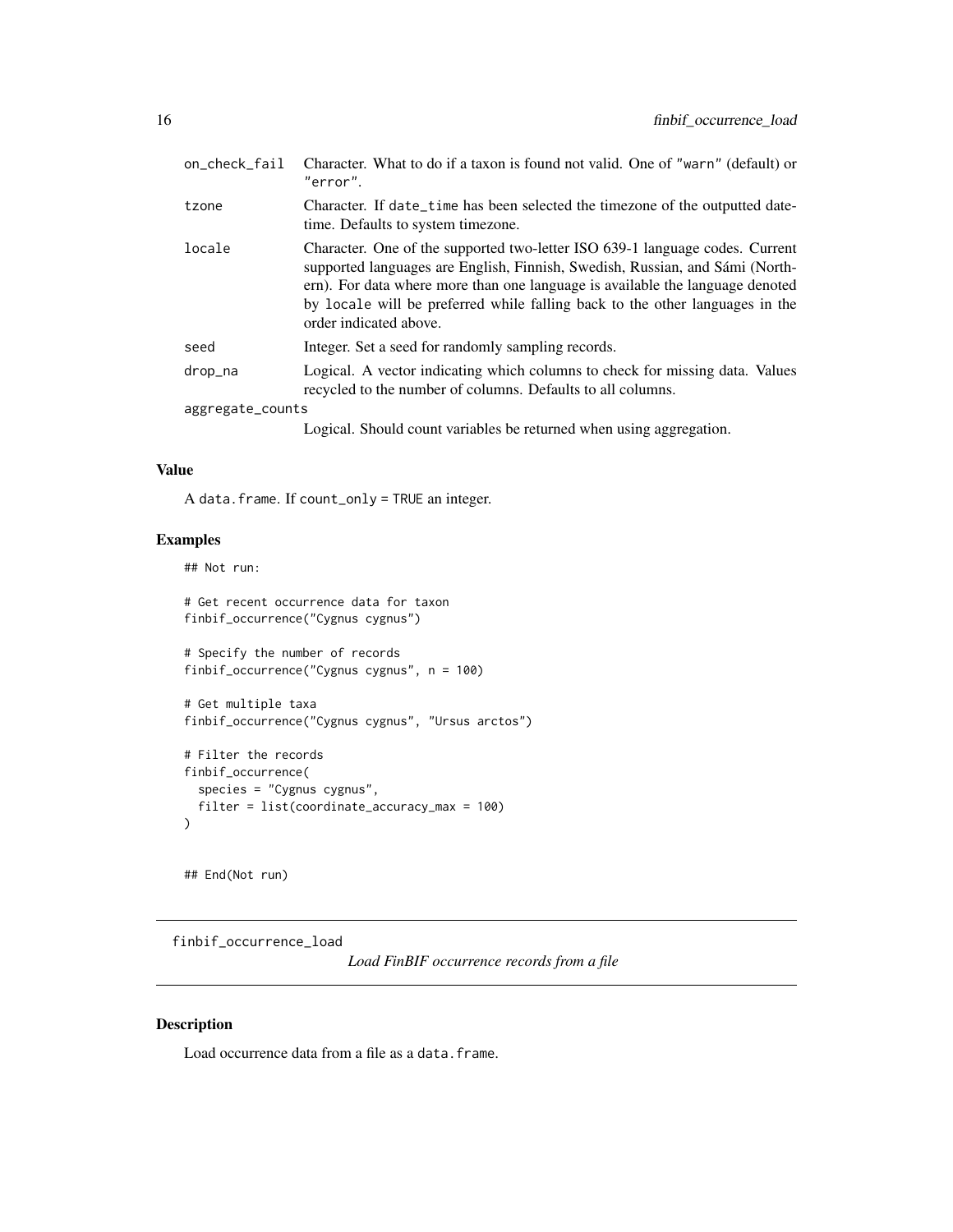# Usage

```
finbif_occurrence_load(
 file,
  select,
 n = -1,
 count_only = FALSE,
 quiet = FALSE,
  cache = getOption("finbif_use_cache"),
 dwc = FALSE,date_time_method,
  tzone = getOption("finbif_tz"),
 write_file = tempfile(),
  dt,
 keep_tsv = FALSE,
  facts = list(),
  type_convert_facts = TRUE,
  drop_na = FALSE,
  drop_facts_na = drop_na,
 locale = getOption("finbif_locale"),
  skip = \theta\mathcal{L}
```
# Arguments

| file             | Character or Integer. Either the path to a Zip archive or tabular data file that has<br>been downloaded from "laji.fi", a URI linking to such a data file (e.g., https:<br>//tun.fi/HBF.49381) or an integer representing the URI (i.e., 49381).                                                                                                                                                                    |
|------------------|---------------------------------------------------------------------------------------------------------------------------------------------------------------------------------------------------------------------------------------------------------------------------------------------------------------------------------------------------------------------------------------------------------------------|
| select           | Character vector. Variables to return. If not specified, a default set of commonly<br>used variables will be used. Use "default_vars" as a shortcut for this set.<br>Variables can be deselected by prepending $a - to$ to the variable name. If only<br>deselects are specified the default set of variables without the deselection will<br>be returned. Use "all" to select all available variables in the file. |
| n                | Integer. How many records to import. Negative and other invalid values are<br>ignored causing all records to be imported.                                                                                                                                                                                                                                                                                           |
| count_only       | Logical. Only return the number of records available.                                                                                                                                                                                                                                                                                                                                                               |
| quiet            | Logical. Suppress the progress indicator for multipage downloads.                                                                                                                                                                                                                                                                                                                                                   |
| cache            | Logical. Use cached data.                                                                                                                                                                                                                                                                                                                                                                                           |
| dwc              | Logical. Use Darwin Core (or Darwin Core style) variable names.                                                                                                                                                                                                                                                                                                                                                     |
| date_time_method |                                                                                                                                                                                                                                                                                                                                                                                                                     |
|                  | Character. Passed to lutz::tz_lookup_coords() when date_time and/or<br>duration variables have been selected. Default is "fast" when less than 100,000<br>records are requested and "none" when more. Using method "none" assumes<br>all records are in timezone "Europe/Helsinki", Use date_time_method = "accurate"<br>(requires package sf) for greater accuracy at the cost of slower computation.              |
| tzone            | Character. If date_time has been selected the timezone of the outputted date-<br>time. Defaults to system timezone.                                                                                                                                                                                                                                                                                                 |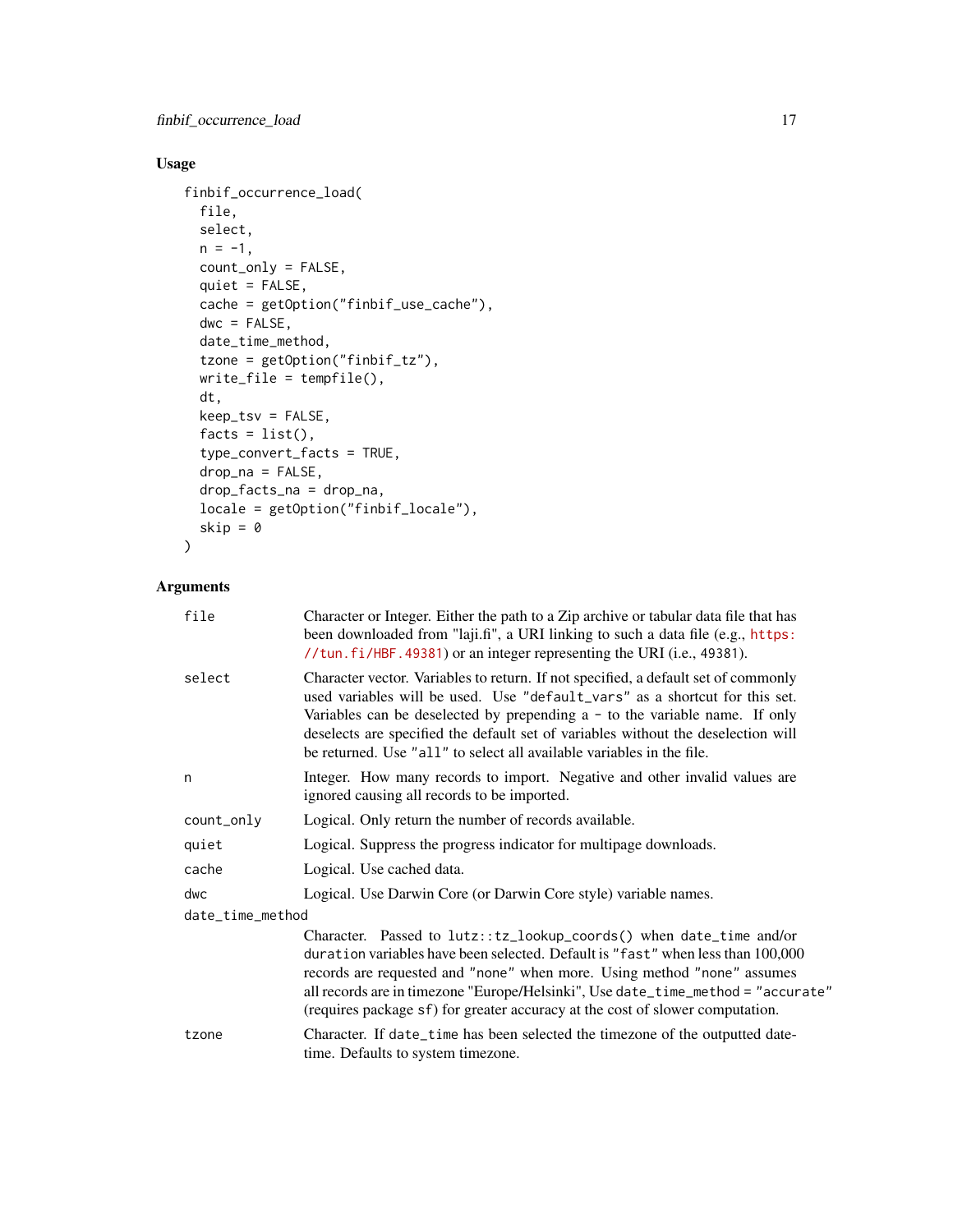| write_file         | Character. Path to write downloaded zip file to if file refers to a URI. Will<br>be ignored if getOption("finbif_cache_path") is not NULL and will use the<br>cache path instead.                                                                                                                                                                                                                          |
|--------------------|------------------------------------------------------------------------------------------------------------------------------------------------------------------------------------------------------------------------------------------------------------------------------------------------------------------------------------------------------------------------------------------------------------|
| dt                 | Logical. If package, data. table, is available return a data. table object rather<br>than a data.frame.                                                                                                                                                                                                                                                                                                    |
| keep_tsv           | Logical. Whether to keep the TSV file if file is a ZIP archive or represents a<br>URI. Is ignored if file is already a TSV. If TRUE the tsv file will be kept in the<br>same directory as the ZIP archive.                                                                                                                                                                                                 |
| facts              | List. A named list of "facts" to extract from supplementary "fact" files in a local<br>or online FinBIF data archive. Names can include one or more of "record",<br>"event" or "document". Elements of the list are character vectors of the "facts"<br>to be extracted and then joined to the return value. Note that this functionality<br>requires that the {dplyr} and {tidyr} packages are available. |
| type_convert_facts | Logical. Should facts be converted from character to numeric or integer data<br>where applicable?                                                                                                                                                                                                                                                                                                          |
| drop_na            | Logical. A vector indicating which columns to check for missing data. Values<br>recycled to the number of columns. Defaults to all columns.                                                                                                                                                                                                                                                                |
| drop_facts_na      | Logical. Should missing or "all NA" facts be dropped? Any value other than a<br>length one logical vector with the value of TRUE will be interpreted as FALSE.<br>Argument is ignored if drop_na is TRUE for all variables explicitly or via recy-<br>cling. To only drop some missing/NA-data facts use drop_na argument.                                                                                 |
| locale             | Character. One of the supported two-letter ISO 639-1 language codes. Current<br>supported languages are English, Finnish, Swedish, Russian, and Sámi (North-<br>ern). For data where more than one language is available the language denoted<br>by locale will be preferred while falling back to the other languages in the<br>order indicated above.                                                    |
| skip               | Integer. The number of lines of the data file to skip before beginning to read data<br>(not including the header).                                                                                                                                                                                                                                                                                         |

# Value

A data.frame, or if count\_only = TRUE an integer.

# Examples

```
# Get occurrence data
finbif_occurrence_load(49381)
```
## End(Not run)

## Not run: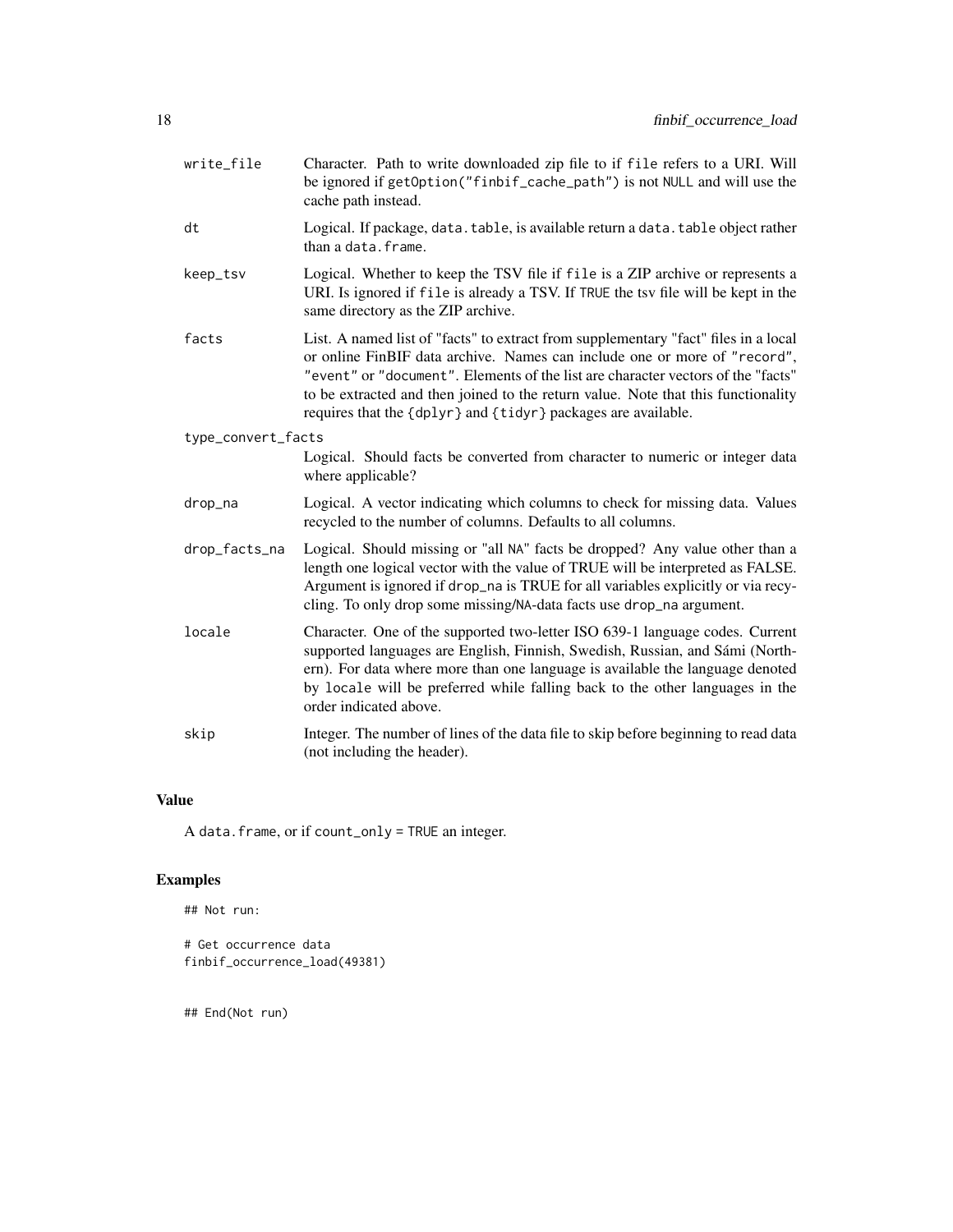<span id="page-18-0"></span>finbif\_records *Get FinBIF records*

# Description

Download records from FinBIF.

# Usage

```
finbif_records(
 filter,
  select,
 order_by,
 aggregate,
 sample = FALSE,
 n = 10,
 page = 1,count_only = FALSE,
 quiet = FALSE,
 cache = getOption("finbif_use_cache"),
 dwc = FALSE,seed,
 df = FALSE)
```
# Arguments

| filter    | List of named character vectors. Filters to apply to records.                                                                                                                                                                                                                                                                                                                     |
|-----------|-----------------------------------------------------------------------------------------------------------------------------------------------------------------------------------------------------------------------------------------------------------------------------------------------------------------------------------------------------------------------------------|
| select    | Character vector. Variables to return. If not specified, a default set of commonly<br>used variables will be used. Use "default_vars" as a shortcut for this set.<br>Variables can be deselected by prepending $a - to$ to the variable name. If only<br>deselects are specified the default set of variables without the deselection will<br>be returned.                        |
| order_by  | Character vector. Variables to order records by before they are returned. Most,<br>though not all, variables can be used to order records before they are returned.<br>Ordering is ascending by default. To return in descending order append $a - to$ to the<br>front of the variable (e.g., "-date_start"). Default order is "-date_start" ><br>"-load_data" > "reported_name". |
| aggregate | Character. If missing, returns full records. If one or more of "records",<br>"species", "taxa", "events" or "documents" aggregates combinations of the<br>selected variables by counting records, species, taxa, events or documents. Ag-<br>gregation by events or documents cannot be done in combination with any of<br>the other aggregation types.                           |
| sample    | Logical. If TRUE randomly sample the records from the FinBIF database.                                                                                                                                                                                                                                                                                                            |
| n         | Integer. How many records to download/import.                                                                                                                                                                                                                                                                                                                                     |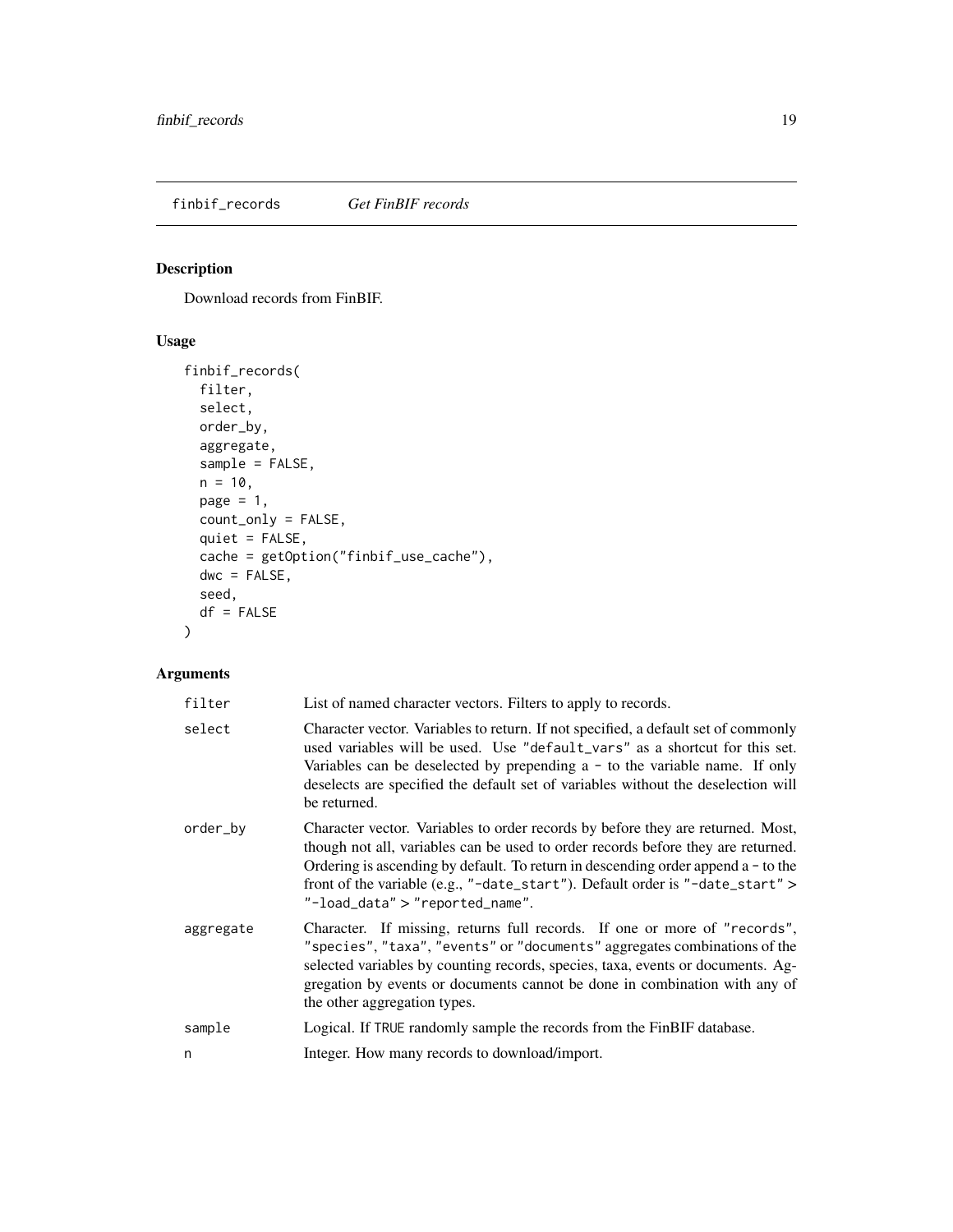<span id="page-19-0"></span>

| page       | Integer. Which page of records to start downloading from.                                    |
|------------|----------------------------------------------------------------------------------------------|
| count_only | Logical. Only return the number of records available.                                        |
| quiet      | Logical. Suppress the progress indicator for multipage downloads.                            |
| cache      | Logical. Use cached data.                                                                    |
| dwc        | Logical. Use Darwin Core (or Darwin Core style) variable names.                              |
| seed       | Integer. Set a seed for randomly sampling records.                                           |
| df         | Logical. Should the data.frame representation of the records be returned as an<br>attribute? |

## Value

A finbif\_api or finbif\_api\_list object.

## Examples

```
## Not run:
```

```
# Get the last 100 records from FinBIF
finbif_records(n = 100)
```

```
## End(Not run)
```
finbif\_request\_token *Get a FinBIF personal access token*

# Description

Have a personal access token for use with the FinBIF API sent to a specified email address.

# Usage

```
finbif_request_token(email, quiet = FALSE)
```
# Arguments

| email | Character. The email address to which to send the API access token. |
|-------|---------------------------------------------------------------------|
| quiet | Logical. Suppress messages.                                         |

# Value

If an access token has already been set then NULL (invisibly) if not then, invisibly, a finbif\_api object containing the response from the FinBIF server.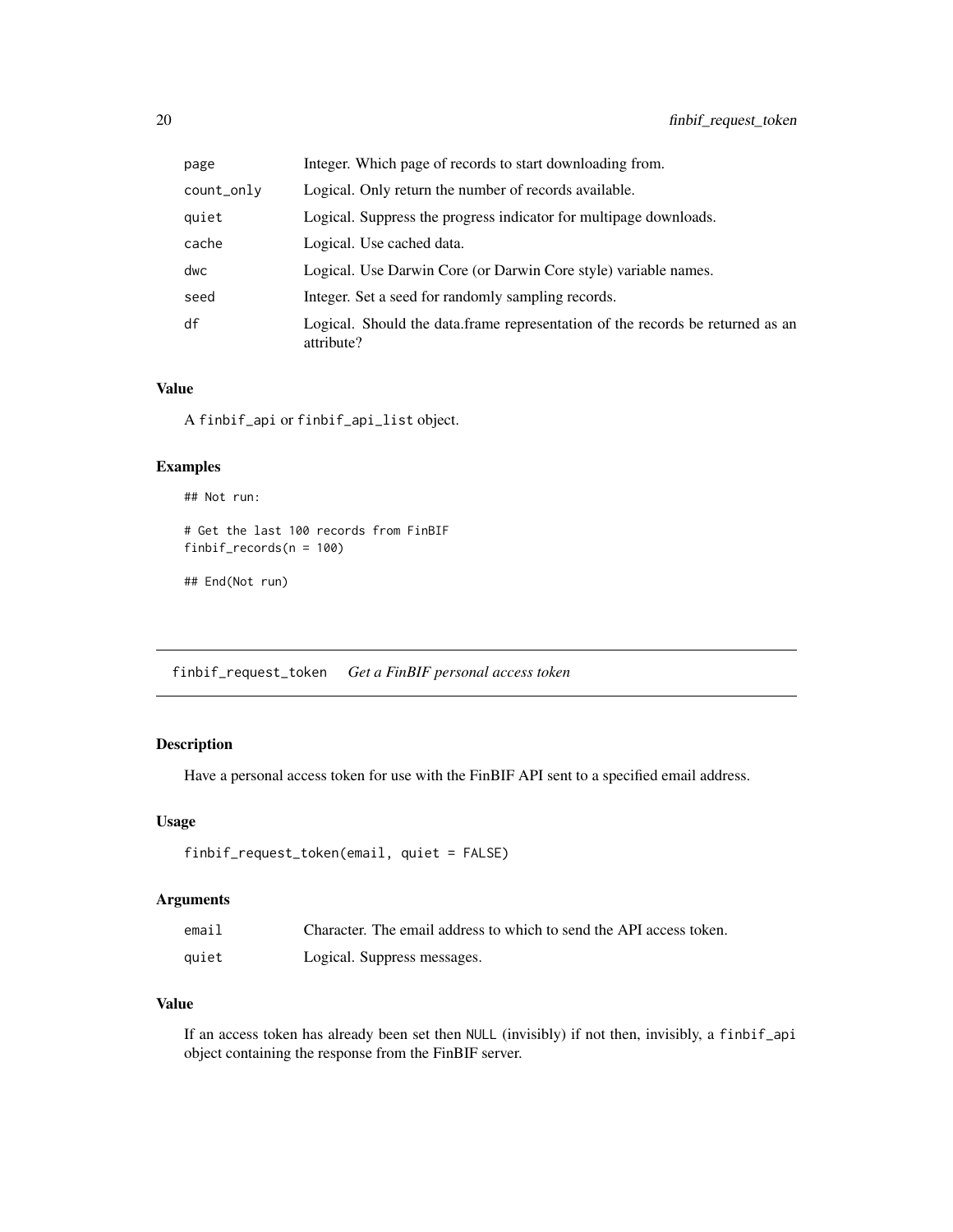# <span id="page-20-0"></span>finbif\_taxa 21

# Examples

## Not run:

```
# Request a token for example@email.com
finbif_request_token("example@email.com")
```
## End(Not run)

<span id="page-20-1"></span>finbif\_taxa *Search the FinBIF taxa*

# Description

Search the FinBIF database for taxon.

# Usage

```
finbif_taxa(
 name,
 n = 1,
  type = c("exact", "partial", "likely"),
 cache = getOption("finbif_use_cache")
)
```
common\_name(name, locale = getOption("finbif\_locale"))

scientific\_name(name)

## Arguments

| name   | Character. The name or ID of a taxon. Or, for functions other than finbif taxa<br>a finbif_taxa object.                                                                                                                                                                                                                                                 |
|--------|---------------------------------------------------------------------------------------------------------------------------------------------------------------------------------------------------------------------------------------------------------------------------------------------------------------------------------------------------------|
| n      | Integer. Maximum number of matches to return. For types "exact" and "likely"<br>only one taxon will be returned.                                                                                                                                                                                                                                        |
| type   | Character. Type of match to make. Must be one of exact, partial or likely.                                                                                                                                                                                                                                                                              |
| cache  | Logical. Use cached data.                                                                                                                                                                                                                                                                                                                               |
| locale | Character. One of the supported two-letter ISO 639-1 language codes. Current<br>supported languages are English, Finnish, Swedish, Russian, and Sámi (North-<br>ern). For data where more than one language is available the language denoted<br>by locale will be preferred while falling back to the other languages in the<br>order indicated above. |

# Value

For finbif\_taxa a finbif\_taxa object. Otherwise, a character vector.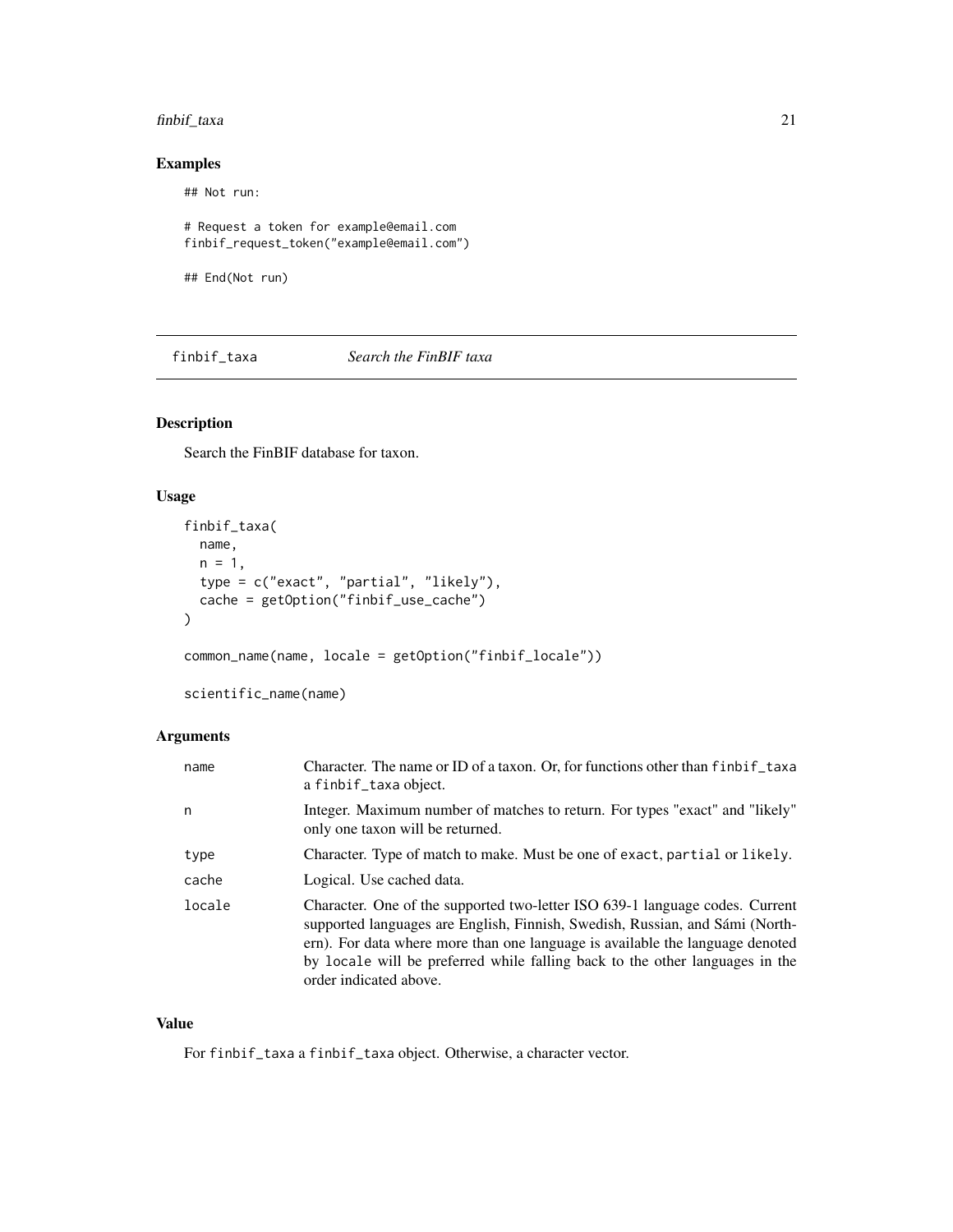# Examples

## Not run:

```
# Search for a taxon
finbif_taxa("Ursus arctos")
# Use partial matching
finbif_taxa("Ursus", n = 10, "partial")
# Get Sámi (Northern) name of Eurasian Eagle-owl
common_name("Bubo bubo", "se")
# Get scientific name of "Otter"
scientific_name("Otter")
```
## End(Not run)

finland\_map *Border of Finland*

## Description

Vertices of the Finnish border at the (approximately) 1km scale.

#### Usage

finland\_map

# Format

A list:

vertices A matrix of the vertices, in decimal degrees (WGS84) of the Finnish border at the (approximately) 1km scale.

bbox A vector of coordinates for a box bounding the Finnish border. ...

## Source

<https://www.stat.fi/org/avoindata/paikkatietoaineistot.html>

# Examples

```
library(finbif)
with(
  finland_map,
  {plot.new()
  plot.window(
    bbox[c(1, 3)],
```
<span id="page-21-0"></span>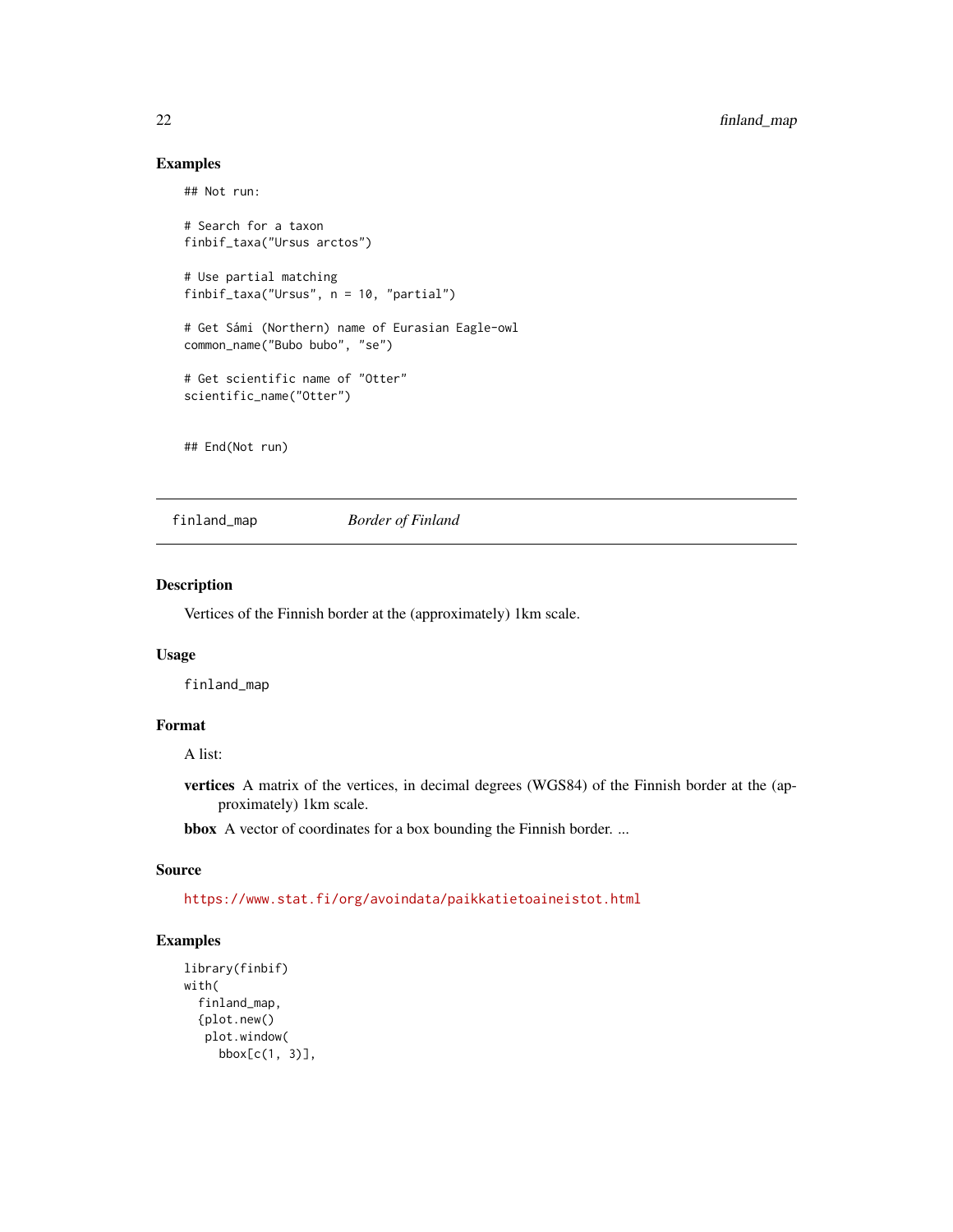#### <span id="page-22-0"></span>hist\_xy 23

 $\overline{\phantom{a}}$ 

```
bbox[c(2, 4)],
  asp = 2.4)
polygon(vertices)}
```
# hist\_xy *2-Dimensional Histogram*

# Description

Compute a histogram from xy data given set of breakpoints.

# Usage

hist\_xy(xy, breaks)

# Arguments

| xy     | Numeric. A data. frame, or object coercible to a data. frame with as. data. frame(),<br>where the columns of the data, frame are, or can be, interpreted as XY coordi-<br>nates. |
|--------|----------------------------------------------------------------------------------------------------------------------------------------------------------------------------------|
| breaks | List. A list of vectors, one for each dimension of xy, where each vector gives<br>the breakpoints between the histogram cells.                                                   |

# Value

A list with three components:

- x The X dimension breakpoints.
- y The Y dimension breakpoints.
- z A frequency table of the number of xy points in each cell.

# Examples

```
set.seed(1L)
hist_xy(matrix(runif(50), 25), list(seq(0, 1, .2), seq(0, 1, .2)))
```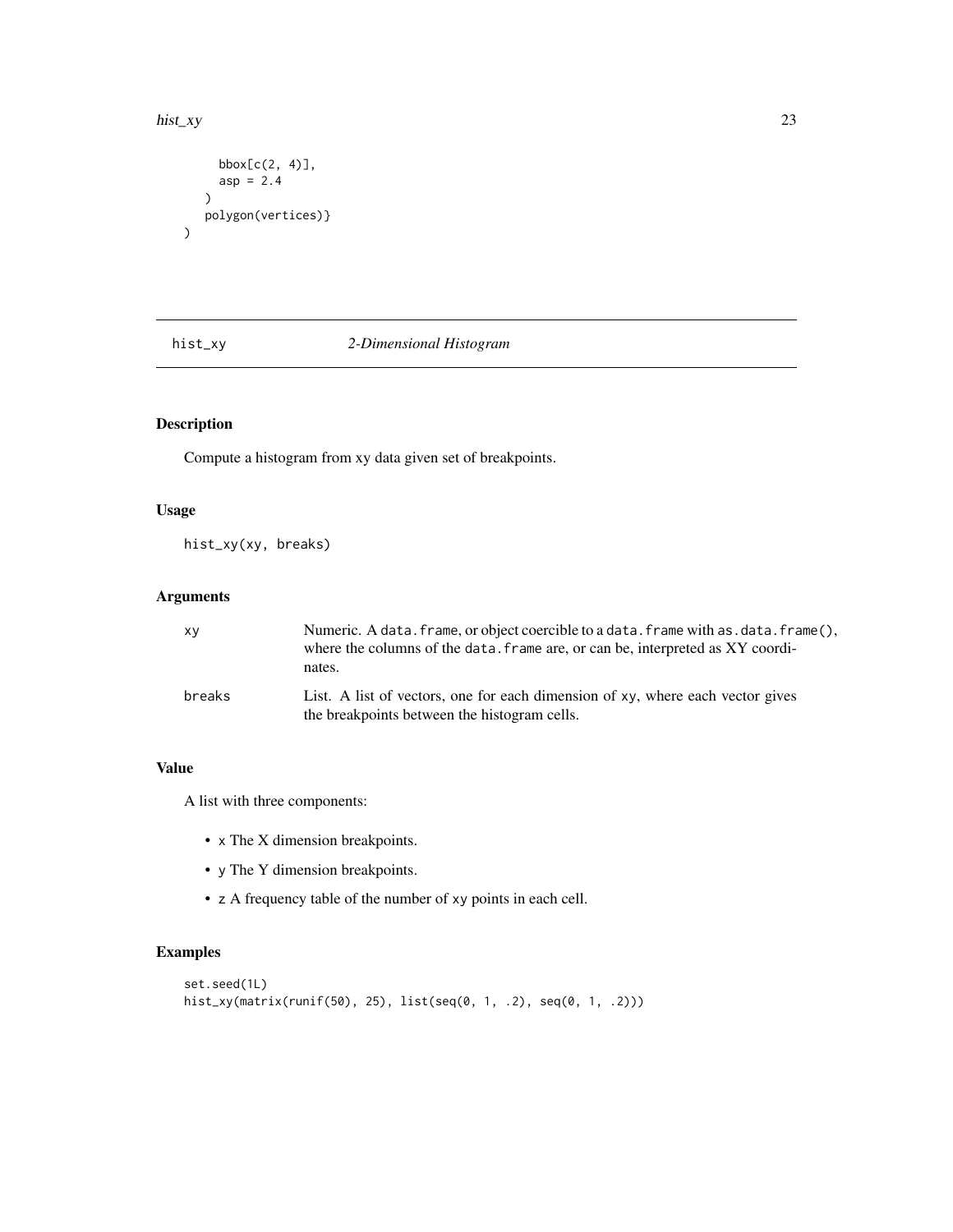<span id="page-23-0"></span>

# Description

Convert variable names to Darwin Core or FinBIF R package native style.

# Usage

```
to_dwc(...)
to_native(...)
from_schema(
  ...,
  to = c("native", "dwc", "short"),file = c("none", "citable", "lite")
)
```
# Arguments

| $\cdot \cdot \cdot$ | Character. Variable names to convert. For to_dwc and to_native the names<br>must be in the opposite format. For from_schema the names must be from the<br>FinBIF schema (e.g., names returned by https://api.laji.fi) or a FinBIF download<br>file (citable or lite). |
|---------------------|-----------------------------------------------------------------------------------------------------------------------------------------------------------------------------------------------------------------------------------------------------------------------|
| to                  | Character. Type of variable names to convert to.                                                                                                                                                                                                                      |
| file                | Character. For variable names that are derived from a FinBIF download file<br>which type of file.                                                                                                                                                                     |

# Value

Character vector.

# Examples

to\_dwc("record\_id", "date\_time", "scientific\_name")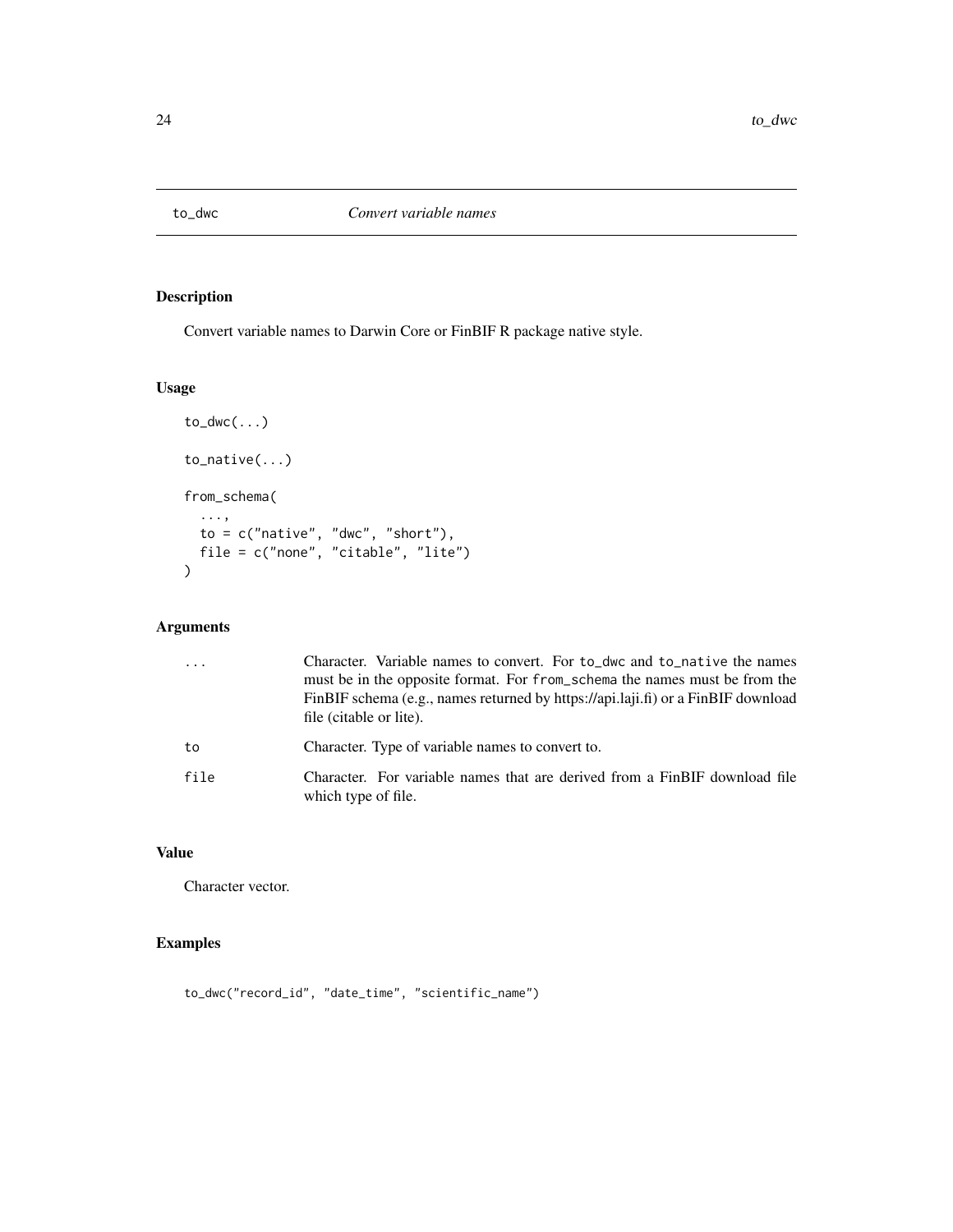<span id="page-24-0"></span>

## Description

FinBIF record variables that can be selected in a finbif occurrence search.

## **Identifiers**

All identifiers are returned in the form of a URI. Identifiers include:

- record\_id Character. The ID of a record of organism's occurrence at a time and place.
- individual\_id Character. ID of an individual organism (e.g., a ringed bird that has been captured multiple times will have a single individual\_id and multiple record\_ids corresponding to each capture).
- event\_id Character. Event ID. An event can contain one or more records (e.g., a survey of plants at a particular location and time.)
- document\_id Character. Document ID. A set of events that share common metadata.
- form\_id Character. Form ID. The form used to create the document, event, record data.
- collection\_id Character. Collection ID. All documents, events, and records belong to a collection (e.g., a museum collection, or the datasets collected by a specific institution). Collections themselves can be part of a larger (super)collection (e.g., all the collections at a specific museum). Only the lowest level collection ID for a record is returned. Use finbif\_collections() to explore the hierarchy of collections.
- source\_id Character. Source ID. The source of the collection's data.

#### Taxa

Variables related to taxonomy of records include:

- taxon\_id Character. The taxon ID in the form of a URI.
- orig\_taxon\_id Character. The taxon ID before (if any) annotation.
- annotated\_taxon\_id Character. The new taxon ID if the record has had it's taxonomy annotated.
- reported\_taxon\_id Character. The taxon ID as originally reported by the record creator.
- scientific\_name Character. Scientific name of taxon.
- orig\_scientific\_name Character. The scientific name before (if any) annotation.
- scientific\_display\_name Character. Scientific name of taxon formatted for display (e.g., taxa with genus only will be formatted as *Genus sp.*).
- orig\_scientific\_display\_name Character. Scientific display name before (if any) annotation.
- common\_name Character. Common (vernacular) name of taxon.
- orig\_common\_name Character. Common name before (if any) annotation.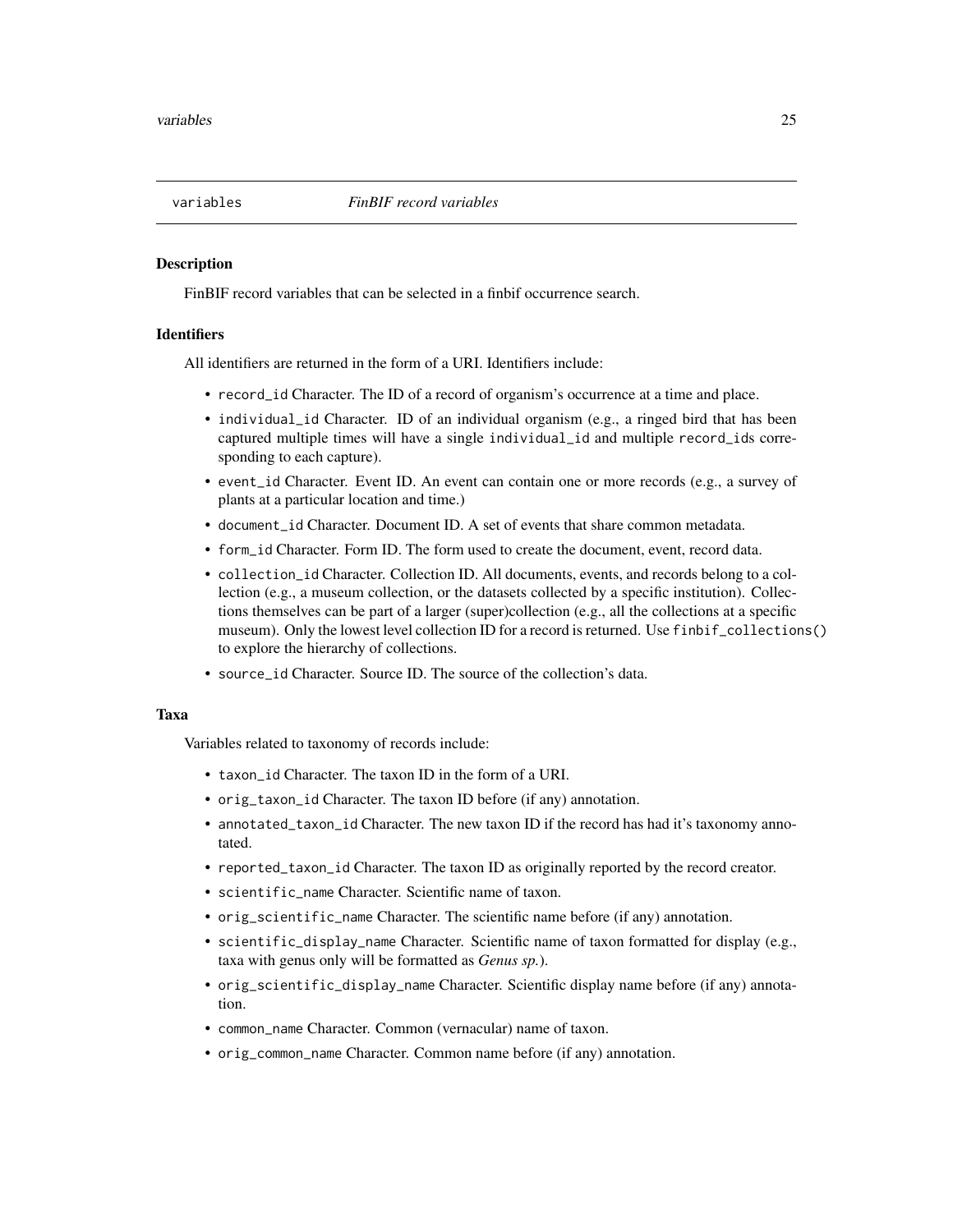- reported\_name Character. The name of the taxon as originally reported by the record creator.
- scientific\_name\_italicised Logical. Is the scientific name normally italicised (i.e., is the taxonomic rank genus or below.)
- orig\_scientific\_name\_italicised Logical. Is the original scientific name normally italicised.
- scientific\_name\_author Character. The authority for the taxon scientific name.
- orig\_scientific\_name\_author Character. The authority for the taxon scientific name before (if any) annotation.
- reported\_author Character. The authority of the taxon as originally reported by the record creator.
- taxon\_rank Character. The taxonomic rank of the taxon.
- orig\_taxon\_rank Character. The taxonomic rank of the taxon before (if any) annotation.
- informal\_groups List. The informal taxonomic groups that the taxon belongs to (e.g., birds) in the form of URIs.
- orig\_informal\_groups List. The informal taxonomic groups that the taxon belonged to before (if any) annotation.
- reported\_informal\_groups List. The informal taxonomic groups that the taxon belongs to as reported by the record creator.
- taxon\_checklist Character. The checklist (as a URI) that that taxon is found in.
- orig\_taxon\_checklist Character. The checklist (as a URI) that that taxon was found in before (if any) annotation.
- taxon\_finnish Logical. Is the taxon considered Finnish. The definition of a Finnish taxon differs by taxonomic group?
- orig\_taxon\_finnish Logical. Was the taxon considered Finnish before (if any) annotation?

## Abundance, sex & life history

Variables related to abundance, sex and life history include:

- abundance Integer. Number of individuals recorded or inferred from the record. Note that many records with abundance = 1 only indicate the record is of one individual and may not necessarily imply that this was the abundance at that specified place and time (e.g., a preserved museum specimen consisting of a single individual).
- {female|male}\_abundance Integer. Number of female or male individuals recorded.
- pair\_abundance Integer. Number of mating pairs recorded.
- abundance\_verbatim Character. The abundance as reported by the record creator.
- life\_stage Character. Life stage of individual(s) recorded.
- sex Character. Sex of individual(s) recorded.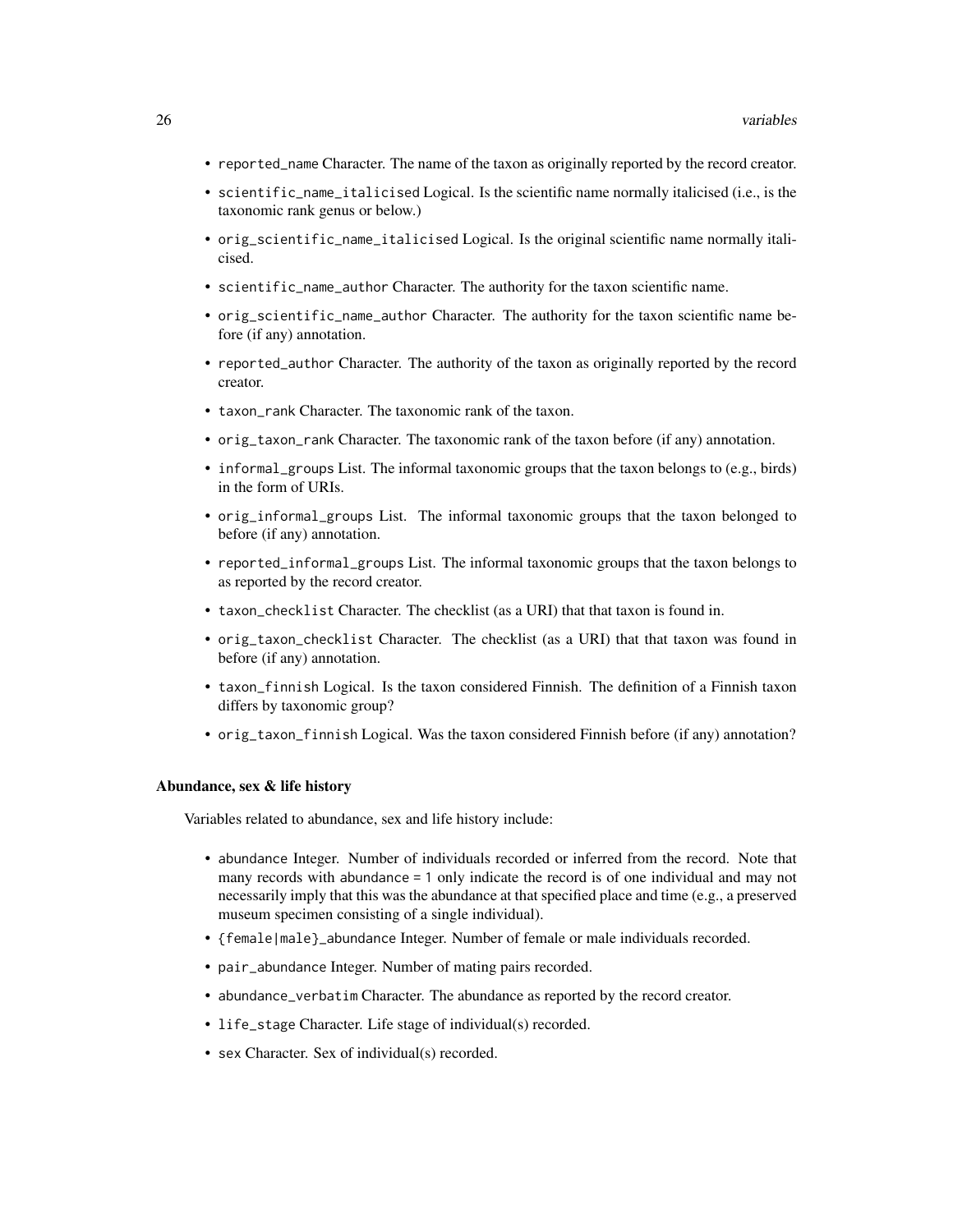## variables 27

## Location

Variables related to the location of records include:

- {lat|lon}\_{euref|wgs84} Numeric. Coordinates (in [EUREF](https://spatialreference.org/ref/epsg/etrs89-etrs-tm35fin/) or [WGS84](https://spatialreference.org/ref/epsg/wgs-84/) coordinate system) of the central point of a bounding box encompassing the record's geographic coverage.
- {lat|lon}\_{min|max}\_{euref|ykj|wgs84}. Numeric. Vertices of a bounding box encompassing the record's geographic coverage. Coordinates are available in [EUREF,](https://spatialreference.org/ref/epsg/etrs89-etrs-tm35fin/) [YKJ,](https://spatialreference.org/ref/epsg/2393/) or [WGS84.](https://spatialreference.org/ref/epsg/wgs-84/)
- coordinates\_uncertainty Integer. The horizontal distance (in meters) from the record's given coordinates describing the smallest circle containing the whole of the record's location.
- coordinates\_source Character. Source of coordinates.
- footprint\_{euref|ykj|wgs84} Character. Well-Known Text (WKT) representation of the geographic shape defining the location of the record in either EUREF, YKJ or WGS84 coordinate systems.
- country Character. The country of the record's location.
- province Character. The administrative area directly below the level of country. For data from Finland FinBIF uses the concept of [Biogeographical Province.](https://laji.fi/en/theme/emk) See link for details.
- municipality. Character. Administrative level below province.
- higher\_geography Character. Geographic place name that is at higher level than country.
- line\_length\_m Integer. The length of linear locations (e.g., line transect surveys).
- area\_m2 Integer. The size of record's location in meters squared.
- is\_breeding\_location Logical. Whether or not the occurrence is recorded at a known breeding location.

## Time

Variables related to time of record include:

- date\_time POSIXct. The date and time of the recording event. This variable is computed after records are downloaded from FinBIF. Its timezone and accuracy can be controlled see finbif\_occurrence() for details.
- duration Duration. The duration of the recording event. This variable is computed after records are downloaded from FinBIF.
- date\_start Character. The date the recording event began.
- date\_end Character. The date the recording event ended.
- hour\_start Integer. The hour (24 hour time) of the day the recording event began.
- hour\_end Integer. The hour (24 hour time) of the day the recording event ended.
- minute\_start Integer. The minute of the hour the recording event began.
- minute\_end Integer. The minute of the hour the recording event started.
- ordinal\_day\_start Integer. The ordinal day of the year the recording event began.
- ordinal\_day\_end Integer. The ordinal day of the year the recording event ended
- season\_start Integer. The day of the year the recording event began. A four digit number indicating the day of the year in MMDD (%m%d) format.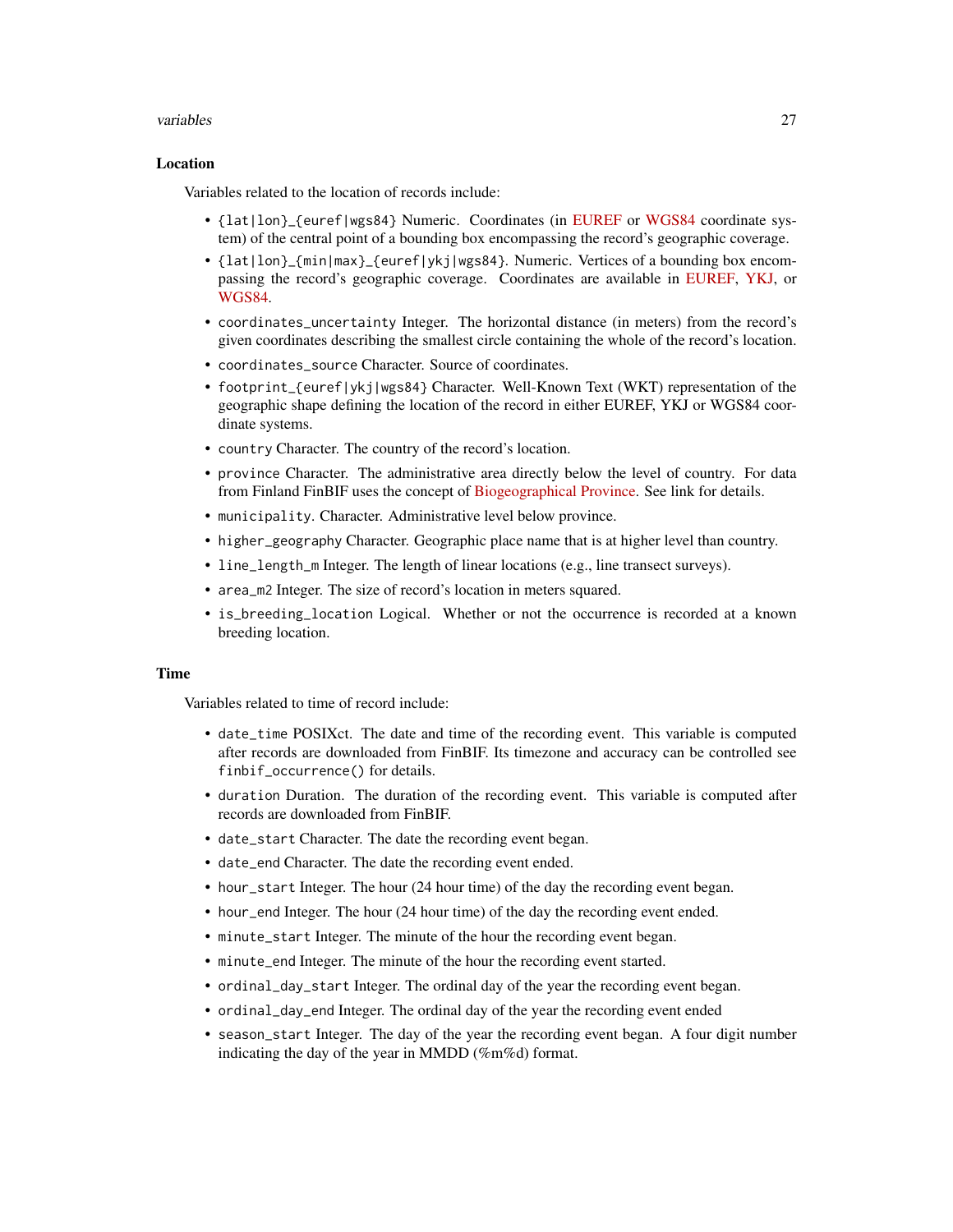- season\_end Integer. The day of the year the recording event ended. A four digit number indicating the day of the year in MMDD (%m%d) format.
- century Integer. The century during which the recording event occurred (NA if the event spans multiple centuries).
- decade Integer. The decade during which the recording event occurred (NA if the event spans multiple decades).
- year Integer. The year during which the recording event occurred (NA if the event spans multiple years).
- month Integer. The month of the year during which the recording event occurred (NA if the event spans multiple months).
- day Integer. The day of the month during which the recording event occurred (NA if the event spans multiple days).
- formatted\_date\_time Character. Date and time of the recording event formatted for display.
- date\_created Character. The date the original data was created.
- first load date Character. The date the record was first loaded into the FinBIF database.
- modified\_date Character. The most recent date the original data was modified.
- load\_date Character. The most recent date the record was loaded into the FinBIF database.

## Data restrictions

Variables related to restricted records include:

- restriction Logical. Has the record been restricted in some way (e.g., geospatially aggregated).
- restriction\_level Character. What level of restriction has been applied to the record.
- restriction\_reasons List. List of reasons restriction has been applied.

## Data quality

Variables related to the quality of records include:

- any\_issues Logical. Are there any data quality issues associated with the record, its event or document.
- reported\_taxon\_confidence Reliability of the record's taxonomic identification as reported by the original data author.
- {document|time|location|event|record}\_issue Character. Issues with record associated with its document, time, location, event, or the record itself.
- {document|time|location|event|record}\_issue\_message Character. Details about the issue.
- {document|time|location|event|record}\_issue\_source Character. Source determining the issue.
- requires\_verification Logical. Has the record been flagged for expert verification?
- requires\_identification Logical. Has the record been flagged for expert identification?
- record\_reliability Character. Indication of the record's reliability.
- record\_quality Character. Indication of the record's quality.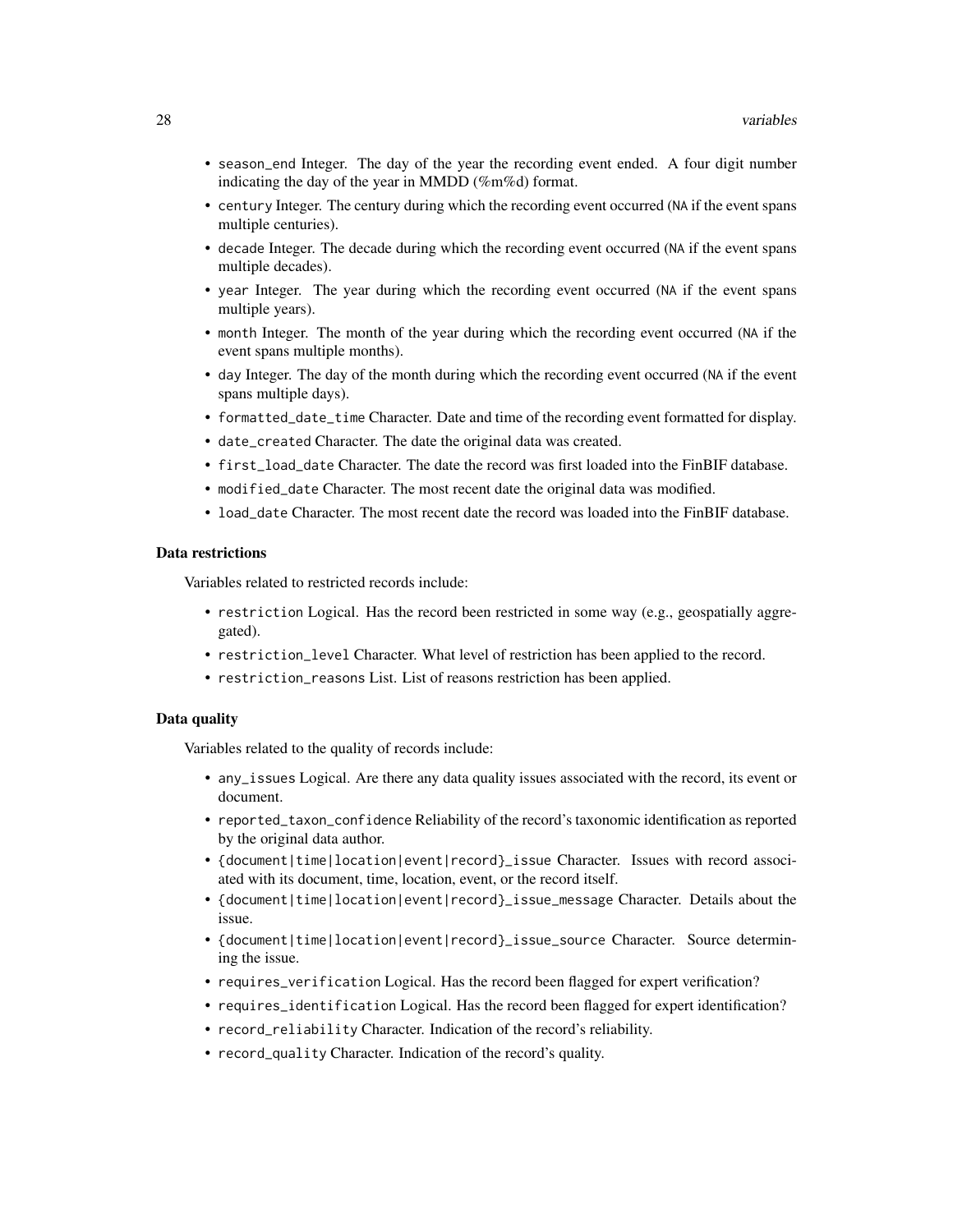## variables 29

# Misc

Other variables:

- collection Character. Collection name. All documents, events, and records belong to a collection (e.g., a museum collection, or the datasets collected by a specific institution). Collections themselves can be part of a larger (super)collection (e.g., all the collections at a specific museum). Only the lowest level collection name for a record is returned. Use finbif\_collections() to explore the hierarchy of collections.
- observers\_ids List. List of observer identifiers for the record.
- determiner Character. Person who determined the taxonomic identification of the record.
- record\_basis Character. The type of or method used to obtain the record.
- superrecord\_basis Character. Higher level type of or method used to obtain the record.
- type\_specimen Logical. Whether or not the record is of a type specimen.
- is\_wild Logical. Whether or not the record is of a "wild" organism.
- license Character. The license of the data associated with the record.
- {document|event|record}\_notes Character. Notes associated with the document, event or record itself.
- {document|record}\_keywords List. List of keywords associated with the document or record.
- record\_annotation\_count Integer. How many annotations are associated with the record.
- sample\_count Integer. How many material samples (DNA extractions, etc., ...) are associated with the record.
- {document|event|record}\_media\_count Integer. How many media items (images, audio, video, etc., ...) are associated with the record's document, event or the record itself.